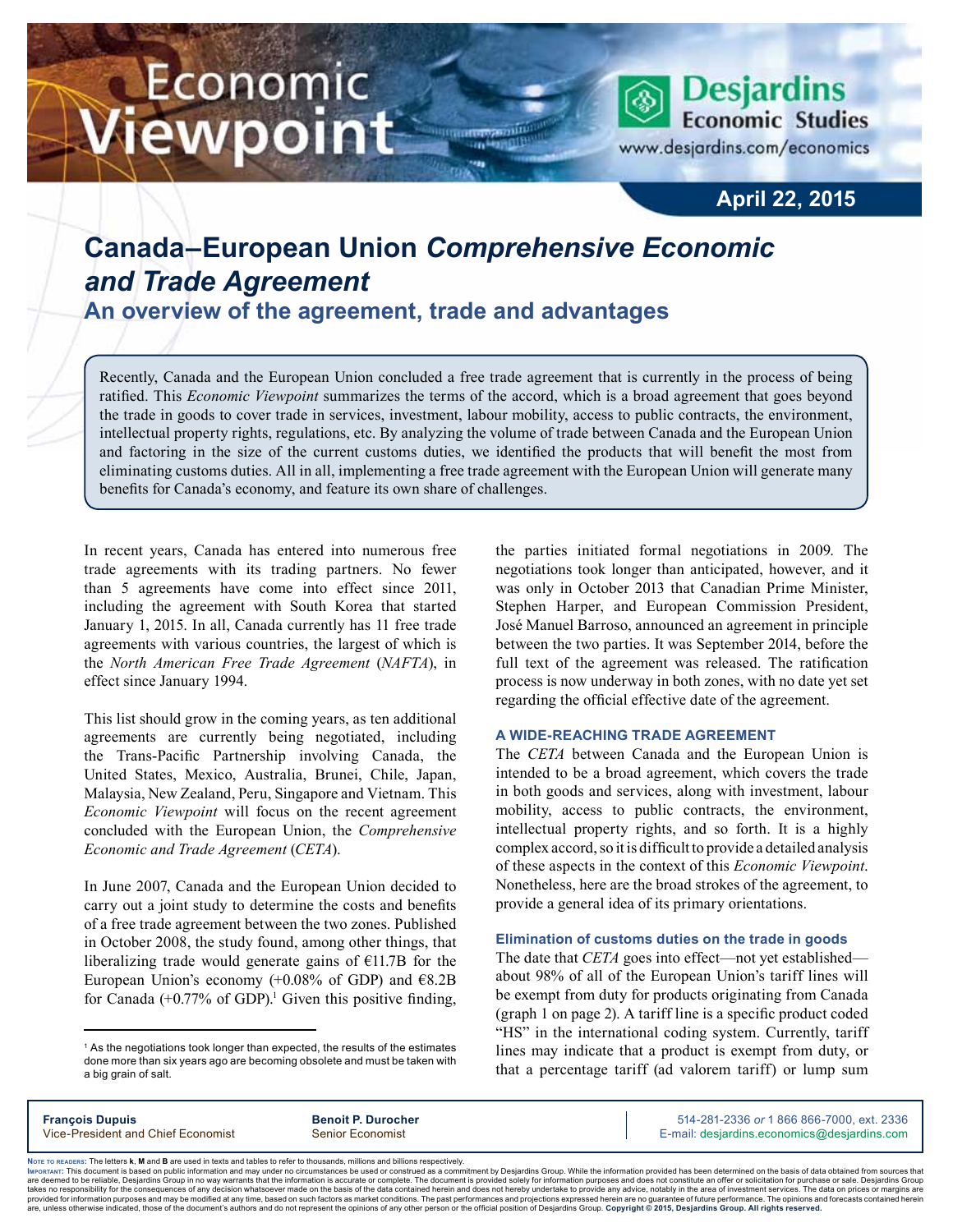

**Graph 1 – Elimination of customs duties stipulated in** *CETA* **as a percentage of tariff lines**

|                              |                                      | Canada | <b>EU</b> |
|------------------------------|--------------------------------------|--------|-----------|
|                              | Upon CETA implementation             | 92.0%  | 93.6%     |
| <b>Agricultural products</b> | Eight years following implementation | 92.9%  | 95.0%     |
| Seafood                      | Upon CETA implementation             | 100.0% | 95.5%     |
|                              | Eight years following implementation | 100.0% | 100.0%    |
|                              | Upon CETA implementation             | 99.6%  | 99.3%     |
| <b>Industrial products</b>   | Eight years following implementation | 100.0% | 100.0%    |
|                              | <b>Upon CETA implementation</b>      | 98.4%  | 98.0%     |
| All products                 | Eight years following implementation | 98.8%  | 99.0%     |

*CETA: Comprehensive Economic and Trade Agreement,* EU: European Union<br>Sources: Ministère de l'Économie, de l'Innovation et des Exportations du Québec and Desjardins, Economic Studies

tariff (non-ad valorem tariff) may apply. When *CETA* goes into effect, nearly all non-agricultural tariff lines and almost 94% of tariff lines on agricultural products will be exempt from duty in the European Union. For certain more sensitive products, a 3- to 8-year transition period has been established to gradually eliminate the tariffs. The main products affected by gradual elimination are automobiles, some fish and seafood products, and some agricultural products. After the phasing-out period, nearly 99% of all tariff lines will have been eliminated in the European Union, 100% of non-agricultural tariff lines and 95% of tariff lines on agricultural products. Canadian agricultural products that will still be subject to customs duty include certain live animals, some beef, pork, poultry and horse meat products, some hams, shoulders and parts, eggs and some egg-based products. Some fruit and vegetables remain subject to specific duties stemming from the input price system.<sup>2</sup>

Conversely, the day *CETA* goes into effect, 98.4% of Canadian tariff lines will be eliminated on products from the European Union. A 3- to 8-year transition period has also been established to gradually eliminate tariffs on certain sensitive products, such as ships, automobiles and some agricultural products. In the end, 98.8% of tariff lines will be exempted from customs duties in Canada, i.e. all tariff lines for non-agricultural products and 92.9% of tariff lines for agricultural products. The European agricultural products that will remain subject to tariffs in Canada are principally poultry and dairy products, eggs and egg-based preparations, as well as some ready-meals.3

<sup>2</sup> The complete list of HS codes for Canadian products that will remain subject to duty in the European Union is available on request.

<sup>3</sup> The complete list of HS codes for European products that will remain subject to duty in the Canada is available on request.

The trade in alcoholic beverages will also be among the exceptions to the liberalization of trade between Canada and the European Union. Instead, the current *Canada– European Community Wine and Spirits Agreement* will be incorporated into *CETA*, with some minor changes.

Canada and the European Union have also agreed to reduce the technical obstacles to trade between the two zones. Integration measures are contemplated for technical, compliance, marking and labelling regulations, particularly in the motor vehicle sector.

#### **Trade in services**

In both Canada and Europe, the service industry plays a dominant role in the economy. Compared with the trade in goods, the trade in services between the two zones is fairly limited, attesting to substantial growth potential. *CETA* contains provisions to promote the trade in services between Canada and the European Union. Each party will give the other's service providers and services treatment that is no less favourable than the treatment that party accords, in similar situations, to its own services and service providers (national treatment clause). Each party will also accord treatment similar to what it accords a thirdparty state (most-favoured nation clause). Lastly, each party pledges not to adopt or maintain measures intended to limit the number of service providers, restrict the total value of the trade in services between the two zones, or limit the total number of transactions (market access clause).

*CETA* contains individual clauses to provide a more specific framework for financial services, telecommunications, international maritime transport services, and electronic commerce. In general, these clauses strive to stipulate the application of the accord or limit its scope by excluding certain sectors or operations that the parties deem more sensitive or strategic. Among other things, Canada and the European Union agree that electronic deliveries must not be subject to customs duties, fees or other charges.

#### **Labour mobility**

The *CETA* between Canada and the European Union will also include several measures to facilitate the mobility of business people and some categories of workers between the two zones. The agreement's provisions will allow certain qualified professionals and business people to work in both Canada and European Union member nations. This will make it possible to support businesses and professionals in monitoring their investments and following up on customers, particularly in terms of after-sales service. The eligible length of stay is a maximum of 3 years (with the option of an 18-month extension) for people transferred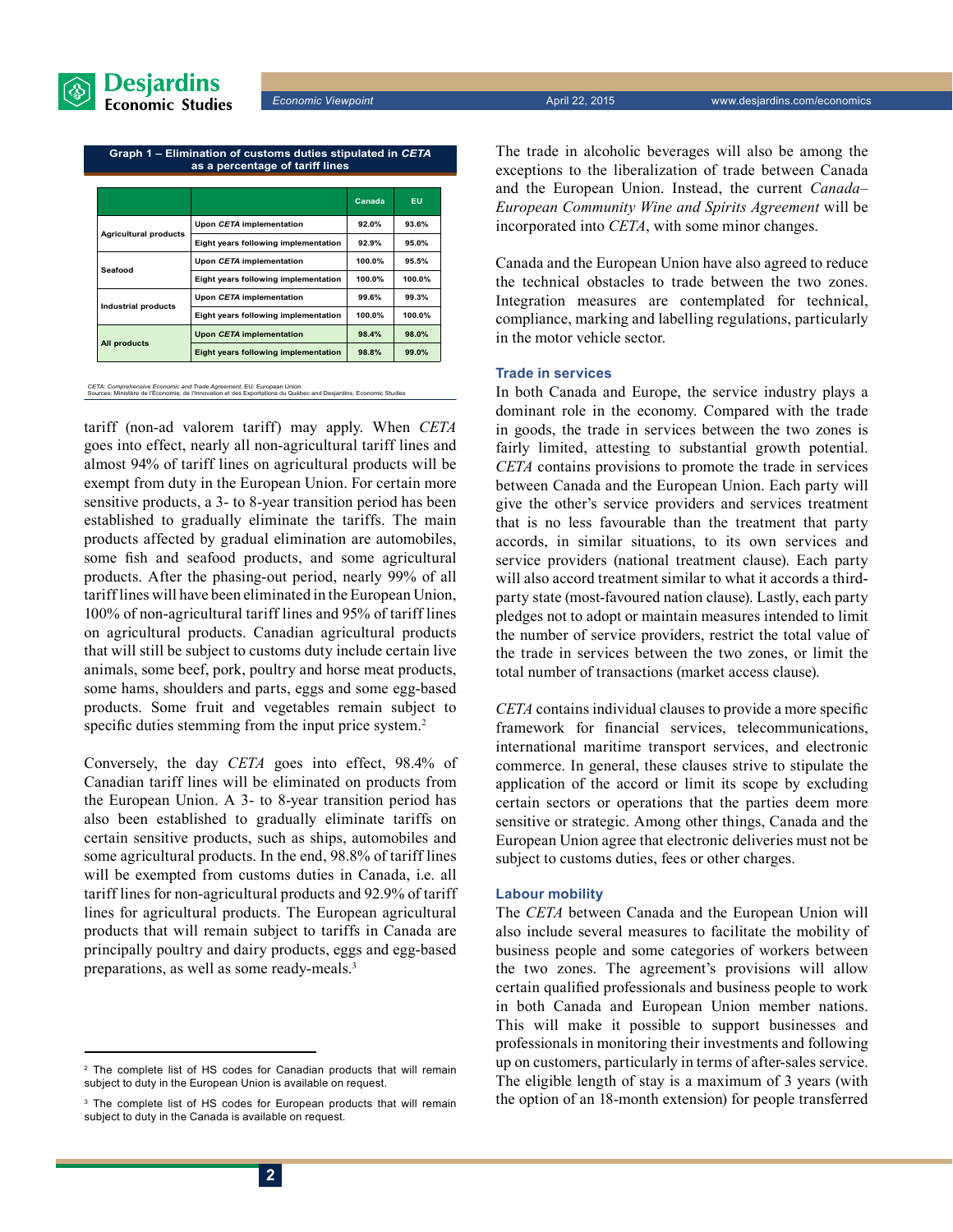

within a company (specialists and executives), a maximum of 1 year for interns who are university graduates and transferred within a company, as well as investors, and a maximum of 90 days every 6 months for business people visiting for investment purposes.

The agreement also stipulates a process of mutual recognition of professional qualifications. Professional credentials are of course a way to guarantee the quality of services provided for citizens and businesses. However, the existence of different professional requirements in different countries does create obstacles to the trade in services between Canada and nations that belong to the European Union. Some of the differences can be explained by specific needs, but others result in involuntarily excluding foreign professionals. In the context of *CETA*, the regulatory bodies of the two territorial jurisdictions could determine that the credentials are equivalent, opening the door to mutual recognition that would allow their professionals to work in both zones. That being said, *CETA* acknowledges that each party will retain the right to regulate its own labour market and will promote the maintenance of national protection and standards in the area of labour.

#### **Direct investment**

*CETA* will also contain measures to govern direct investment by Canadian and European Union businesses in the other's territory. This should ensure fair and equitable treatment for investors and investments in both zones. Among other things, the agreement includes an obligation not to treat foreign investors less favourably than national businesses, to guarantee foreign investors access to the national market, to prohibit nationality restrictions on members of boards of directors, to prohibit the imposition of conditions on investment (such as a percentage of national content) and to prevent the expropriation of foreign assets without compensation.

This aspect of *CETA* could foster a great number of investments in Canada. Some European companies could decide to make direct investments in Canada so as to secure free access to the United States or other parts of the world that already have free trade agreements with Canada. Conversely, non-European businesses could invest in Canada to gain free access to European Union markets.

#### **Access to public contracts**

The agreement should give Canadian and European businesses free access to high-value public contracts in both Canada and European Union nations. Public contracts involve the procurement of goods and services in the framework of public administrations' current expenditures and government investments. The minimum value of contracts subject to *CETA* will be 13,000 special drawing rights<sup>4</sup> for the purchase of goods and services, and 5 million special drawing rights for the construction of public infrastructure. For contracts valued at less than the minimum criteria, the various governments may continue to give preference to local businesses. Governments can also continue to impose technical considerations and environmental and social criteria. Some strategic contracts will also be excluded from the agreement. *CETA* also stipulates that Canada and European Union nations can continue to designate and maintain government corporations and monopolies and give special rights and privileges to certain corporations.

#### **Regulations**

Canada and the European Union have also agreed to work together in a number of ways with regard to regulations and compliance of some products. Items the two parties will look at include the compatibility of their regulations on the same or related issues so as to increase convergence between the two zones. Mutual recognition and acceptance of evaluation results from various compliance evaluation organizations are also called for (for electrical and electronic equipment, toys, radiocommunication and telecommunication terminal systems, etc.).

With *CETA*, both parties are also confirming their intention to continue their efforts in the area of sanitary measures to protect public and animal health. Among other things, Canada and the European Union are reaffirming the rights and obligations that derive from the World Trade Organization's (WTO) agreement on sanitary and phytosanitary measures (SPS).

*CETA* also includes a chapter on the principles and standards governing intellectual property rights. This includes copyright, trademarks, geographical indications (used to identify an agricultural product, foodstuff, or regional product), patents, and protection of data on pharmaceutical products and plant varieties. For example, *CETA* will provide more assistance to pharmaceutical companies by protecting data with an 8-year period of market exclusivity, a potential 2-year extension of patent protection (now twenty years), and a right of appeal under the regulation on patented drugs. Moreover, the agreement contains a protocol intended to increase cooperation between Canada and European Union member nations on mutual recognition

<sup>4</sup> A special drawing right is an international unit of value created by the International Monetary Fund (IMF); it corresponded to approximately C\$1.56 in 2013.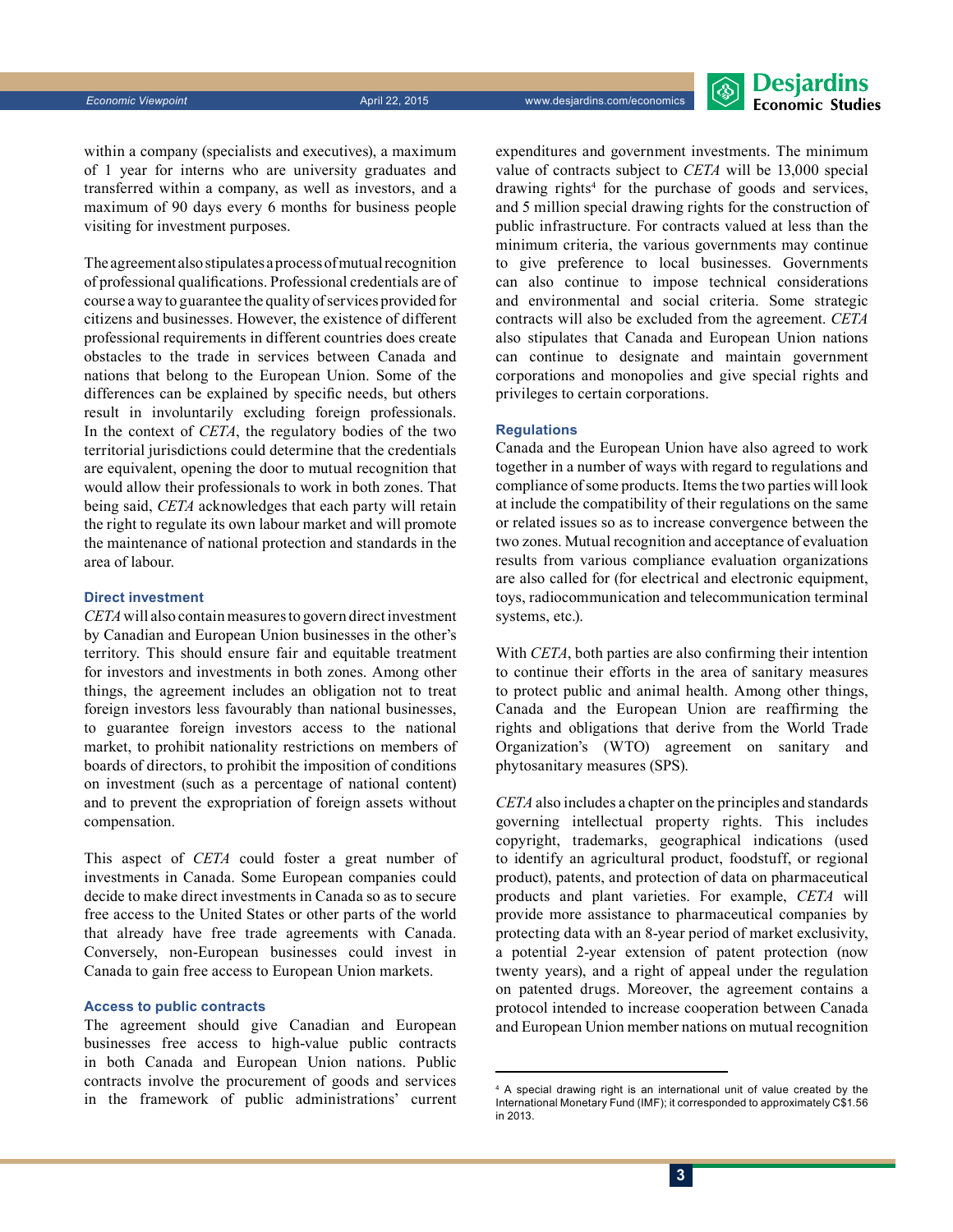

of certificates of compliance with good manufacturing practices in the pharmaceutical industry, for the purpose of ensuring the compliance of medicinal products and quality standards for drugs.

More broadly, in one chapter of *CETA*, both parties acknowledge the importance of free and undistorted competition in their trade relations. They therefore pledge to take appropriate measures to prohibit anti-competitive behaviour.

For subsidies and government support, if Canada or the European Union believes it is being affected by an action by its trade partner, it can notify the partner of its concerns and request that consultations be held on the matter. With regard to agricultural and fishery products, Canada and the European Union want to further enhance the WTO's multilateral regulations and develop a global, multilateral solution for fishing subsidies.

#### **Environment**

*CETA* acknowledges the right of Canada and EuropeanUnion member nations to establish their own environmental priorities and levels of environmental protection in their territories. Both zones agree not to ease or reduce the current levels of protection. Moreover, Canada and the European Union plan to cooperate on climate change, on the management and use of forest resources, and fishery and aquaculture products. Both parties also plan to cooperate on the environment by means of technical and information exchanges, research projects, studies, conferences and workshops.

#### **The European Union is a major market**

For Canadian and Quebec businesses, the agreement with the European Union is a unique opportunity to gain free access to one of the world's largest markets, and increase the geographic diversification of their operations. The European Union contains 28 member nations, including the United Kingdom, France and Italy (graph 2). The European Union's total population stood at 507.4 million on January 1, 2014. In comparison, the population of the United States was 317.8 million in 2014, while Canada's was just 35.7 million. The European Union's economy produced US\$17,958B in 2013, slightly more than the United States, at US\$16,768B. Canadian output was US\$1,827B in 2013.

#### **A snapshot of trade**

Although the size of the European Union's economy is similar to that of the United States, the relative importance of Canadian trade with the two zones is not. Due to geographic proximity, industrial integration between the two countries, and the fact that a free trade agreement has been in place

**1. Austria (1995) 2. Belgium (1952) 3. Bulgaria (2007) 4. Croatia (2013) 5. Cyprus (2004) 6. Czech Rep. (2004) 7. Denmark (1973) 8. Estonia (2004) 9. Finland (1995) 10. France (1952) 11. Germany (1952) 12. Greece (1981) 13. Hungary (2004) 14. Ireland (1973) 15. Italy (1952) 16. Latvia (2004) 17. Lithuania (2004) 18. Luxembourg (1952) 19. Malta (2004) 20. Netherlands (1952) 21. Poland (2004) 22. Portugal (1986) 23. Romania (2007) 24. Slovakia (2004) 25. Slovenia (2004) 26. Spain (1986) 27. Sweden (1995) 28. U.K. (1973)**

**Graph 2 – The 28 European Union member nations**

on joined the European Union Sources: Eurostat and Desjardins, Economic Studies

*Economic Viewpoint* April 22, 2015 www.desjardins.com/economics

for many years, just over 70% of Canada's exports<sup>5</sup> of goods and services go to the United States. In contrast, nearly 53% of Canada's imports of goods and services come from the United States (graph 3). Nonetheless, the European Union is Canada's second-largest trading partner. About 8% of Canadian goods and services exports go to the European Union (for a value of about \$48B in 2013), while the European Union accounts for nearly 12% of imports coming into Canada (for a value of about \$72B in 2013).



5 According to the results for 2013.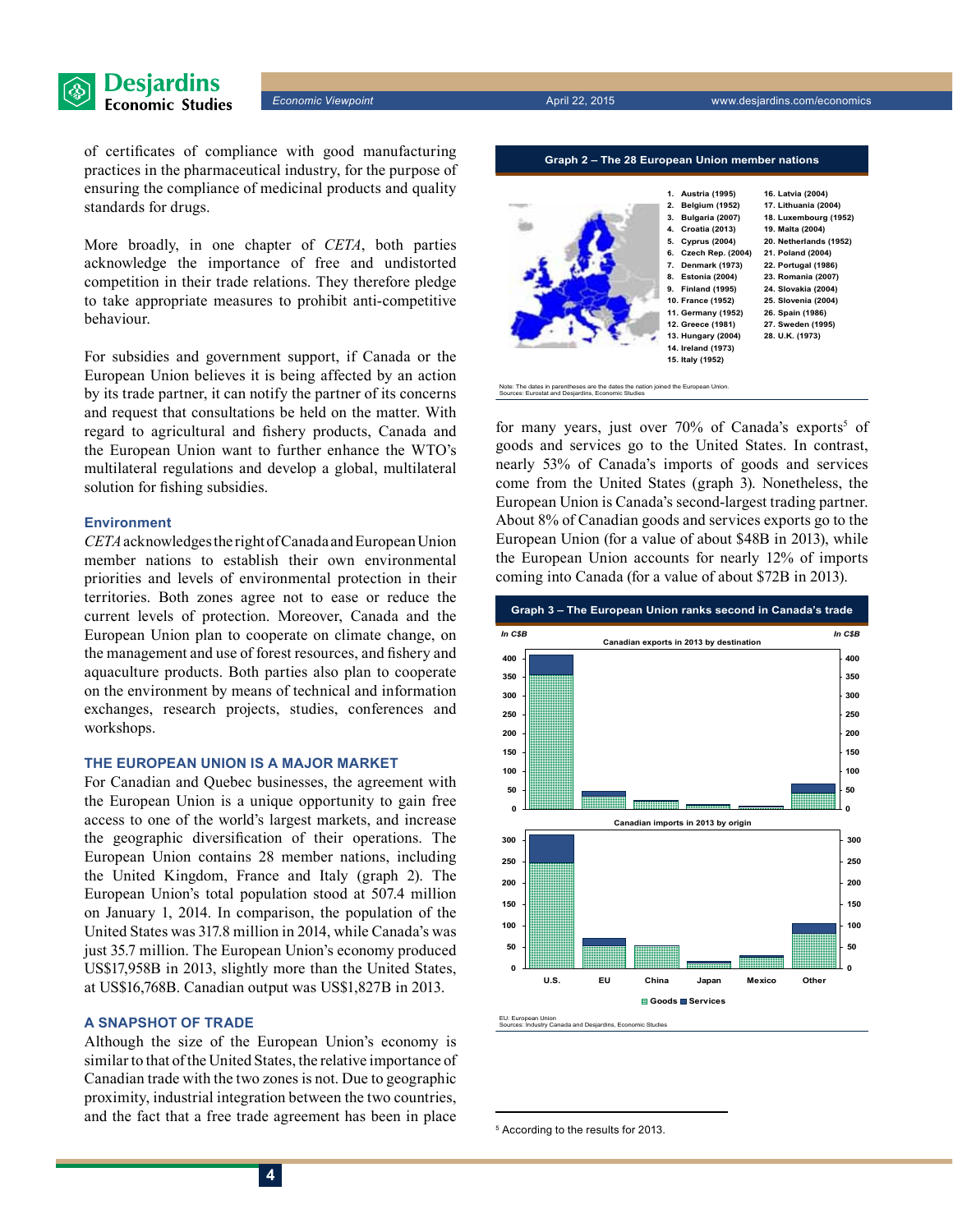**Desjardins Economic Studies** 

Conversely, Canada only accounts for a tiny part of the European Union's international trade, with a weight of about 2% in both European exports and imports.

In Canada's trade, goods account for a much larger proportion than services. Table 1 on page 9 depicts the relative weight of each European Union member nation in the trade in goods with Canada. It shows that the United Kingdom is the preferred destination for Canadian exports to the European Union, with a relative weight of 40% (graph 4), followed by Italy (10.8%), the Netherlands (9.9%), Belgium (9.1%), France (8.5%) and Germany (8.1%). The historic ties between Canada and the Commonwealth are responsible for the United Kingdom's dominance in Canadian exports to Europe. For imports, the geographic distribution is a little more uniform (graph 5). Germany (27.6%) is in the lead, followed by the United Kingdom (15.9%), Italy (11.1%), France (10.2%) and the Netherlands  $(6.4\%)$ .



Sources: Industry Canada and Desjardins, Economic Studies



Quebec and Ontario are heavily involved in trade with the European Union. In total, the two provinces account for nearly 56% of Canadian production but about 70% of Canadian exports to the European Union come from Ontario and Quebec (graph 6). For imports from the European Union, nearly 77% go to Ontario or Quebec (graph 7).



Sources: Industry Canada and Desjardins, Economic Studies



In terms of the trade in services between Canada and the European Union, the United Kingdom dominates with nearly 30% of the trade, in terms of both receipts (exports) and payments (imports). France is second with nearly 15% of trade, followed by Germany, the Netherlands and Ireland (see table 2 on page 10). Nearly half of the trade in services between the two zones comes from commercial services, with \$8.1B in receipts in 2012<sup>6</sup> and \$8.8B in payments. Travel, transportation and government services follow (graph 8 on page 6).

As mentioned earlier, the *CETA* with the European Union is a fairly broad agreement that goes beyond just trade in goods and services. It also contains provisions to facilitate the flow of investment between Canada and the European Union.

<sup>6</sup> The category data for the trade in services is only available for 2012.

<sup>7</sup> Direct investments essentially comprise mergers and acquisitions (acquisitions or net sales of new interests) and reinvested earnings.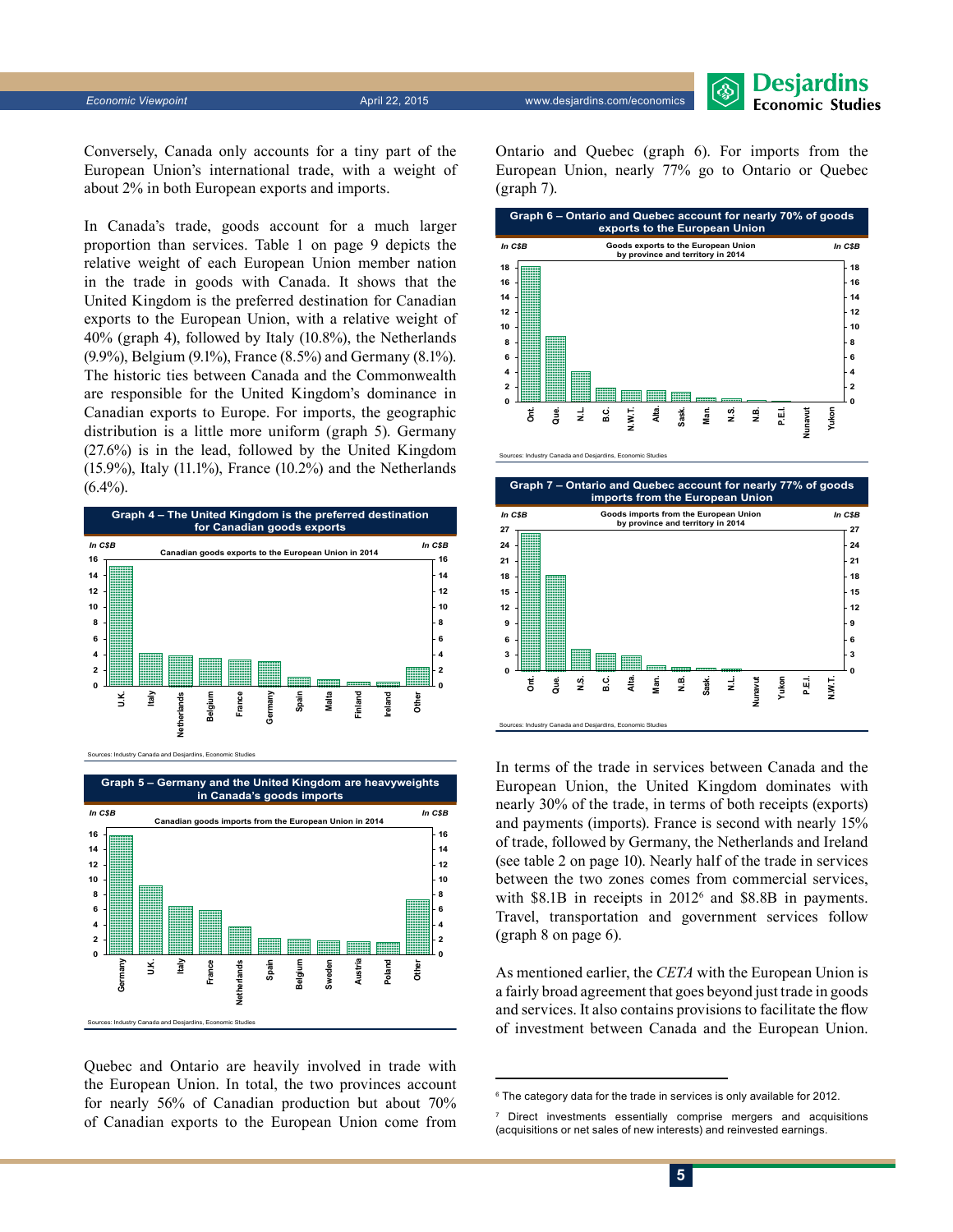





This type of trade between the two zones is sizable. For one thing, the stock of direct Canadian investment<sup>7</sup> within the European Union totalled more than \$187B in 2013 (see table 3 on page 11), with the United Kingdom (\$86B), Luxembourg (\$30B), the Netherlands (\$18B), Ireland (\$16B) and Hungary (\$11B) leading the way. For another, European Union direct investment in Canada was more than \$191B in 2013, with the largest investments coming from the Netherlands (\$68B), the United Kingdom (\$57B), Luxembourg (\$29B), France (\$11B) and Germany (\$10B).

#### **Currently, there are numerous tariffs**

The database compiled by the WTO is the most reliable source on customs duties. The WTO database has information on the tariffs in force in every country in the world, for every conceivable product. Goods are labelled using the "HS" international classification system, which features three levels. The most detailed category contains thousands of different products, which are then grouped into two additional higher levels. The highest, most general category is still fairly detailed, as it contains nearly 100 different groups. For analysis purposes, this *Economic Viewpoint* focuses on the top level of about 100 categories, labelled with the first two numbers of the HS codes.

As we mentioned earlier, there are essentially two types of customs duties. With ad valorem tariffs, a percentage is applied to the value of the imported products. Non-ad valorem tariffs are lump sum amounts usually calculated using quantities, for example,  $\phi$ 10 a kilogram. The WTO database provides the ad valorem or non-ad valorem tariff for each product, for the country or region in question. Note that, in many cases, tariffs are zero as the products are already exempt from duty. For high-level categories, the WTO database provides the average ad valorem tariff within the group, and the total number of non-ad valorem tariffs recorded for the various products in the category. These two metrics appear in tables 4 and 5 on pages 12 and 15. The tables also feature the value of the trade between Canada and the European Union for each top-level category. They also show the percentage of products in each category that is exempt from customs duties.<sup>8</sup>

On average, Canadian exports to the European Union are subject to an ad valorem tariff of 4.7%. There are an average of nearly ten non-ad valorem tariffs per category. In contrast, Canadian imports from the European Union are subject to an average ad valorem tariff of 3.1%; nearly four non-ad valorem tariffs are recorded on average per category. However, individual results for each category vary widely. On one hand, numerous categories are already tariff exempt. On the other, some categories are subject to very high tariffs.

#### **Products that will benefit**

To pinpoint the products that will get particular benefit from *CETA* and the elimination of duties, we could simply try to identify the products that currently face the highest duties. However, this approach would not take into consideration the structure of trade between Canada and the nations that belong to the European Union. For *CETA* to have a big impact on a product category, it would have to be subject to customs tariffs, and the value of trade would also have to be substantial. With this in mind, in the grey areas in tables 4 and 5 on pages 12 and 15 we identified several product groups with a substantial combination of trade value and tariff size. Some categories that are subject to tariffs that are, all in all, fairly low were kept because they represent a large proportion of the value of trade. Other categories with lower trade volume were also retained because they are subject to fairly high tariffs. The products listed in the grey areas are the products that will benefit the most from *CETA*'s implementation, for both exports and imports. Some product groups are also listed in the blue area. These products also show a substantial combination of trade value and tariff size, but will continue to face some customs duties once *CETA* is in effect, because they are included in the exceptions.

For exported products, category HS 71 leads the way, primarily due to gold exports to the European Union. This category is followed by HS 27 (primarily oil and natural gas exports), HS 84 (primarily industrial machinery and appliances) and HS 88 (aviation products). These four categories alone account for nearly half of Canada's exports to the European Union. Eliminating tariffs will be of particular benefit to the aviation sector, as it is subject to a fairly high average ad valorem tariff and all of the products

<sup>&</sup>lt;sup>8</sup> This column shows the percentage of tariff lines (each line corresponds to a specific product) within the category that are exempt from duty.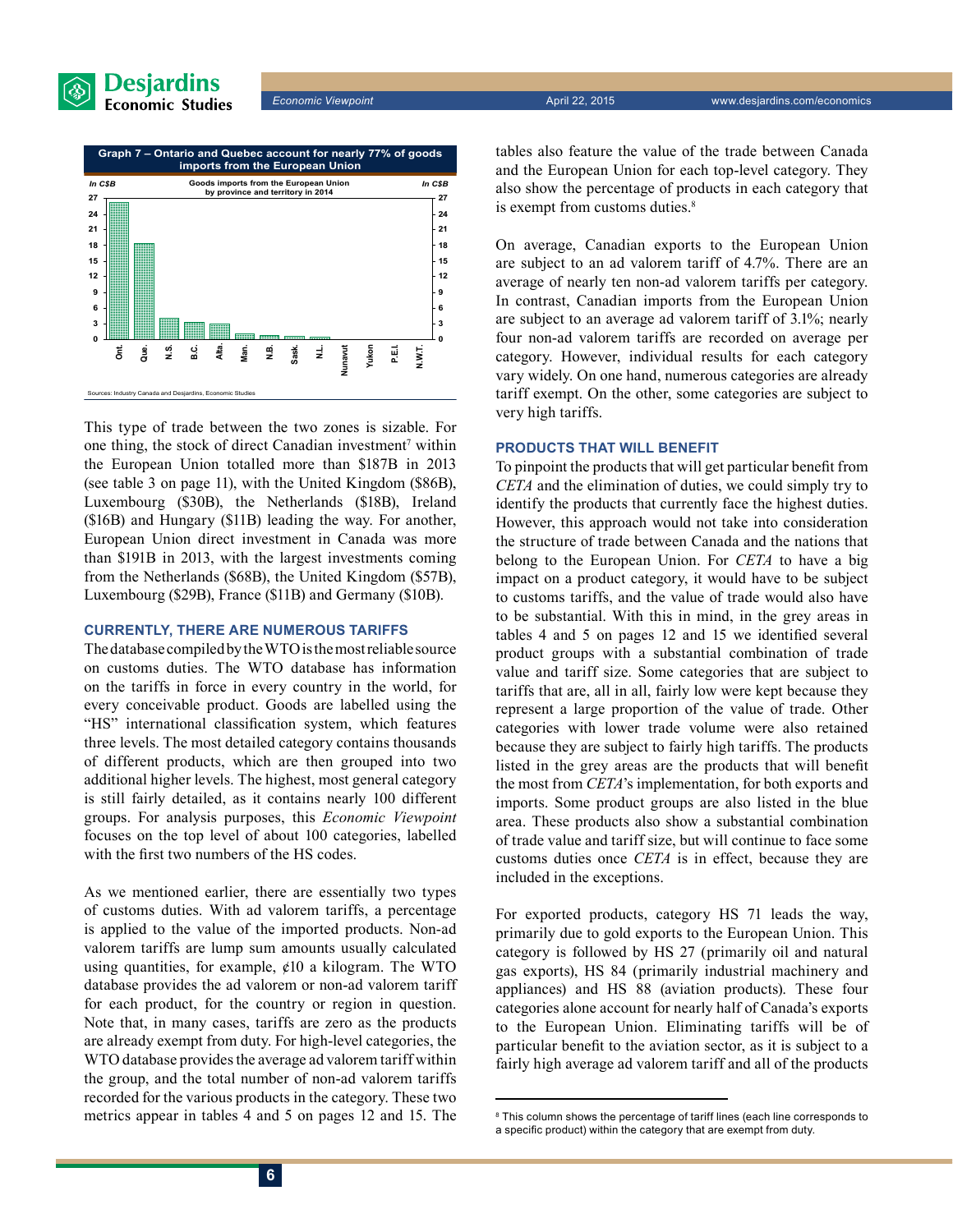

in this category are subject to some kind of tariff. As for the sector with high growth potential, category HS 03 (fish and crustaceans) is currently subject to very high ad valorem tariffs on average and only 7% of products are exempt from duty. Similarly, HS 76 (aluminum), HS 39 (plastics and plastic articles) and HS 87 (vehicles) also have good potential.

For Canadian imports from EuropeanUnion member nations, there is more dispersion among the various categories, so the list of product categories that could get a lot from tariff elimination is slightly larger. It includes HS 84 (primarily industrial machinery and mechanical appliances), HS 87 (vehicles), HS 27 (primarily oil and natural gas imports), HS 85 (electrical and electronic machinery and appliances), and HS 90 (medical instruments).

For example, the average ad valorem tariff on vehicles imported from the European Union is 3.6% and more than half of the products in this category are subject to duty. The gradual elimination<sup>9</sup> of tariffs on this category should therefore result in lower prices for motor vehicles imported from Europe, something that will make fans of German, Italian and British cars happy.

Although import volumes are lower at this point, numerous products seem to have attractive growth potential once tariffs are removed. For example, category HS 62 (apparel and clothing accessories) is currently subject to very high ad valorem tariffs; over 90% of products carry customs duties. Category HS 64 (footwear) is in a similar situation.

#### **Business opportunities for every province**

The *CETA* between Canada and the European Union will create benefits nationwide. For clarification purposes, tables 6 and 7 on pages 18 and 19 show the volume of trade between Canada and the European Union for every product category identified as one that could get particular benefit from removing tariffs.10 The three provinces or territories with the highest volume of trade were selected for each of these categories, which means that Ontario and Quebec often top the list for such trade. Not surprising, given that the two provinces alone account for nearly 70% of trade with the European Union.

That being said, some results are worthy of mention. The Northwest Territories are front and centre in terms of Canadian precious metal exports. Newfoundland and Labrador exports a lot of oil and natural gas to Europe. Saskatchewan is especially active in exporting grains and vegetables. The Atlantic provinces are very present in the seafood trade. For Quebec, the focus is primarily on exports of aviation products, as the province accounts for more than 85% of Canada's exports to the European Union in this category. The province is also in very good position in terms of aluminum exports. Note, however, that the presence of port infrastructures, substantial gateways for certain product types, can skew the data somewhat for some provinces. For example, Quebec shows a high level of exports of automotive products to the European Union. However, there is reason to think that the fact that vehicles and parts manufactured in Ontario are shipped via the Port of Montreal inflates this result.

As for imports, the relative importance of the target product categories within the provinces is more of a reflection of each region's economic weight. There is also some skewing. For example, Nova Scotia leads the way for imports of motor vehicles. Obviously, this isn't because Nova Scotians have a strong taste for European cars—it is due to the Port of Halifax. Some results also reflect provinces' industrial structure. For example, Quebec imports a lot of aviation products because of the inputs the industry uses. The same applies to Ontario's imports of automotive products.

#### **For Canada's economy, the benefits will be extensive**

Will *CETA* be a good thing for Canada? As Canada is in a deficit position in the trade in goods and services with the European Union (the value of imports is higher than the value of exports), some could think that Canadians will automatically lose if trade between the two zones is liberalized. However, the reality is a lot more complicated. Both economies will benefit from the business opportunities generated by lifting nearly all of the restrictions on the trade in goods and services and investment. Canadian exporters will have free access to European markets, giving them greater growth potential. Moreover, eliminating customs duties on numerous imported products will lower consumer prices on such goods, making households happy. Thus, the variety of benefits yielded by liberalizing trade have prompted many countries to enter into numerous trade agreements in the last few years. Each such agreement had to be ratified by a country with a trade deficit.

According to the joint 2008 study by Canada and the European Union, the spin-offs from implementing *CETA* would add an average of 0.77% a year to Canada's GDP. However, this estimate was calculated in 2008, at a time when the Canadian economy had greater growth potential. If this assessment were to be done today, the upside

<sup>&</sup>lt;sup>9</sup> A 6- to 8-year phasing-out period is stipulated for the gradual elimination of tariffs on numerous products in this category.

<sup>&</sup>lt;sup>10</sup> These categories correspond to the grey and blue areas in tables 4 and 5 on pages 12 and 15.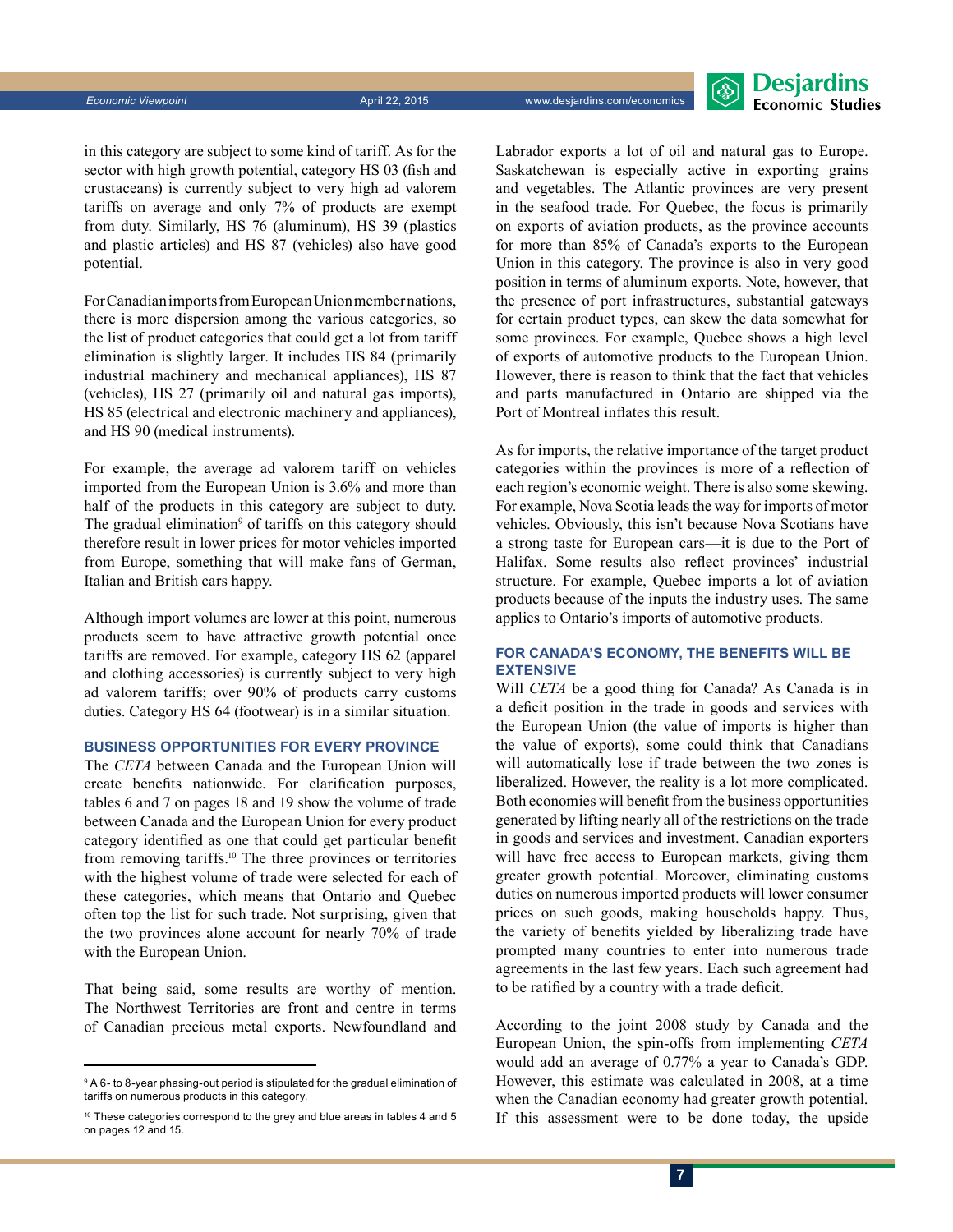

impact on Canadian GDP would likely be a little smaller. However, the forecast GDP gain is much smaller for the European Union, which is very surprising, given Canada's deficit position. The gap is due to the fact that the European Union has a much bigger weight in Canada's international trade than Canada does in the European Union's total trade.

*CETA* should also make Canada more attractive on the global economic scene. Given free access to European markets, along with the agreement already in force with the United States and Mexico, a variety of foreign businesses could opt to set up shop in Canada. This would help Canada take its place in the global production chain. Note that the structure of global trade is becoming more and more integrated, creating value chains within multinationals and also within most businesses, which are outsourcing a growing share of their output.

*CETA* should also allow Canada to increase its exports to the European Union, creating better geographic diversification for Canada's exports. Currently, Canadian exports are heavily focused on the United States, which means that Canada is highly dependent on the U.S. growth cycle. Increasing the European Union's weight in Canada's international trade would reduce this country's exposure to its primary trade partner.

That being said, *CETA*'s benefits will not be uniformly distributed across the country. Companies that export goods that will benefit the most from eliminating tariffs within the European Union will get the most out of liberalizing trade. Conversely, companies that produce goods in import categories that are the most favoured by the disappearance of Canadian customs duties will face stronger competition. The heightened competition could prompt some Canadian companies to seek efficiency gains by improving productivity and reducing their cost structure. In the end, this would not be a bad thing for the Canadian economy as a whole. Moreover, the federal and provincial governments could contemplate instituting programs to help the most vulnerable firms deal with the competition from Europe.

The distortion between sectors that will be favoured by the elimination of tariffs in Europe and those that will face greater competition here at home raises some concern, however. Potentially, we could see greater industrial specialization within Canada's economy; on one hand, the advantaged sectors could become more important in total output while, on the other, industries facing greater competition could lose some ground. Sectoral rebalancing within Canada's economy is not necessarily negative. However, it could make Canada's economy more fragile by reducing its industrial diversity. In this context, transition measures that the various tiers of government could put forward could make it easier to adapt.

For consumers, the benefits of the *CETA* between Canada and the European Union are fairly clear. As mentioned, eliminating tariffs on imported European products would result in reduced consumer prices on numerous goods. Also, an almost total liberalization of trade should make it possible for numerous new European products to reach Canadian soil, increasing the array of goods available for consumption.

Our analysis of the *CETA* between Canada and the European Union has put a lot of emphasis on the trade in goods. However, this is a broad accord, which also covers the trade in services, direct investment, access to public contracts and enhanced mobility for specialized labour. The benefits of greater flexibility in this type of trade between Canada and the European Union are much more difficult to appraise. That being said, greater trade flexibility between the two zones will create business opportunities for Canadian firms and lead to better efficiency in both Canada and Europe.

Lastly, even though free access to European Union markets could benefit many Canadian firms, as noted in this *Economic Viewpoint*, the fact remains that most countries in the European Union are economically mature, meaning that most European Union nations have more limited potential for economic growth. Under these conditions, it could be hard for some Canadian businesses to carve out a place in these markets. Over the medium and long run, it would be best for the federal government to enter into additional free trade agreements with a focus on countries and zones with high growth potential, such as emerging nations in Asia and South America. The negotiations now underway with India, and negotiations in the framework of the Trans-Pacific Partnership (which includes the United States, Mexico, Peru, Chile, Japan, Malaysia, Singapore, Brunei, Vietnam, Australia and New Zealand) seem especially promising.

> **Benoit P. Durocher** Senior Economist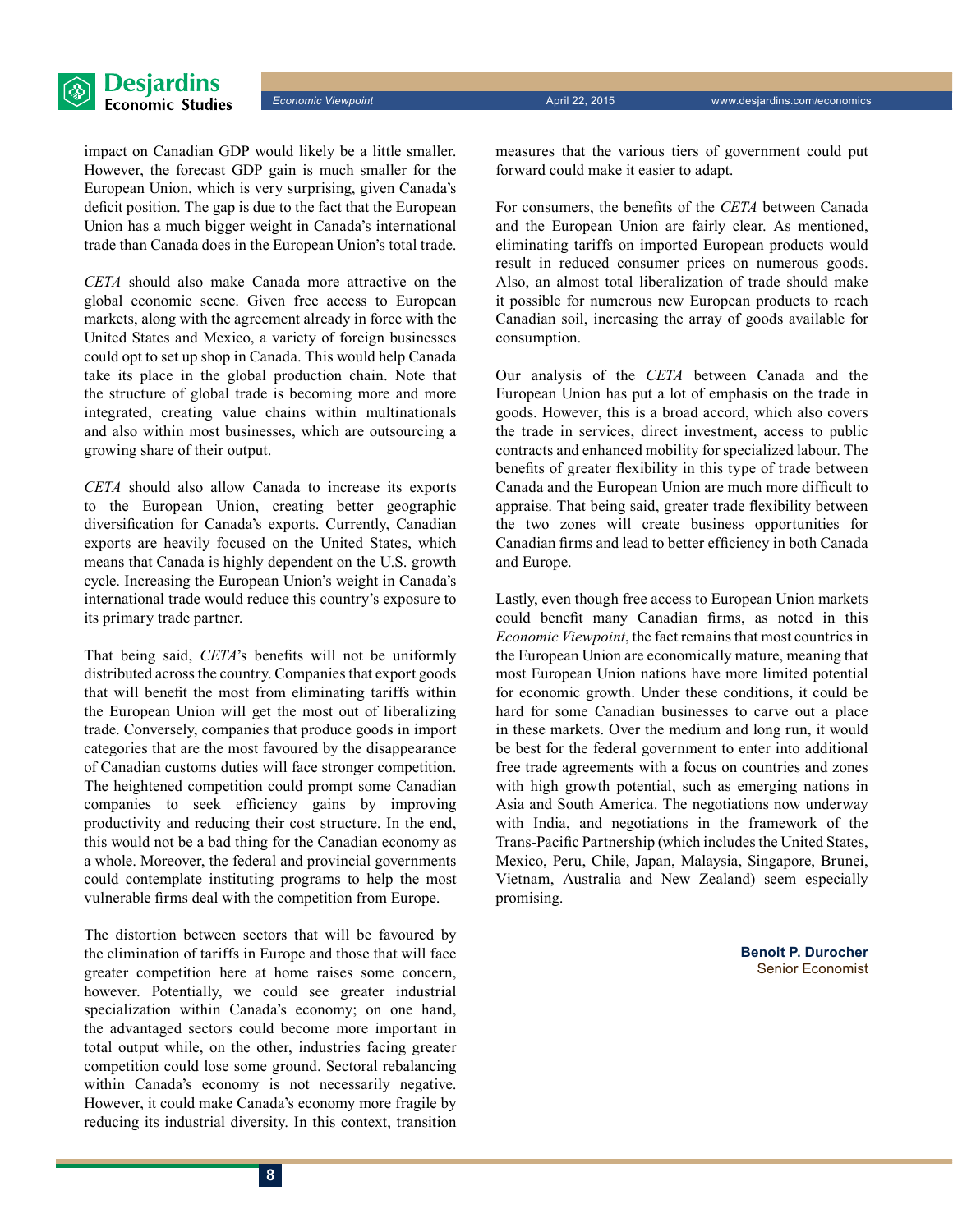

**Annex**

|                | Table 1 – Relative weight<br>of EU <sup>*</sup> member nations in Canada's trade in goods in 2014 |         |        |  |                        |                                  |         |        |  |  |
|----------------|---------------------------------------------------------------------------------------------------|---------|--------|--|------------------------|----------------------------------|---------|--------|--|--|
|                | <b>Relative weight</b>                                                                            |         |        |  | <b>Relative weight</b> |                                  |         |        |  |  |
|                | in Canadian exports to the EU*                                                                    |         |        |  |                        | in Canadian imports from the EU* |         |        |  |  |
|                |                                                                                                   | In C\$M | In $%$ |  |                        |                                  | In C\$M | In $%$ |  |  |
| 1              | <b>United Kingdom</b>                                                                             | 15,226  | 39.3   |  | 1                      | Germany                          | 15,968  | 27.6   |  |  |
| $\overline{2}$ | Italy                                                                                             | 4,171   | 10.8   |  | $\overline{2}$         | United Kingdom                   | 9,173   | 15.9   |  |  |
| 3              | Netherlands                                                                                       | 3,845   | 9.9    |  | 3                      | Italy                            | 6,418   | 11.1   |  |  |
| 4              | Belgium                                                                                           | 3,524   | 9.1    |  | 4                      | France                           | 5,919   | 10.2   |  |  |
| 5              | France                                                                                            | 3,313   | 8.5    |  | 5                      | Netherlands                      | 3,673   | 6.4    |  |  |
| 6              | Germany                                                                                           | 3,138   | 8.1    |  | 6                      | Spain                            | 2,202   | 3.8    |  |  |
| 7              | Spain                                                                                             | 1,127   | 2.9    |  | $\overline{7}$         | Belgium                          | 2,066   | 3.6    |  |  |
| 8              | Malta                                                                                             | 836     | 2.2    |  | 8                      | Sweden                           | 1,825   | 3.2    |  |  |
| 9              | Finland                                                                                           | 599     | 1.5    |  | 9                      | Austria                          | 1,684   | 2.9    |  |  |
| 10             | Ireland                                                                                           | 507     | 1.3    |  | 10                     | Poland                           | 1,594   | 2.8    |  |  |
| 11             | Sweden                                                                                            | 392     | 1.0    |  | 11                     | Ireland                          | 1,496   | 2.6    |  |  |
| 12             | Poland                                                                                            | 346     | 0.9    |  | 12                     | Finland                          | 1,404   | 2.4    |  |  |
| 13             | Austria                                                                                           | 272     | 0.7    |  | 13                     | <b>Denmark</b>                   | 1,078   | 1.9    |  |  |
| 14             | Denmark                                                                                           | 266     | 0.7    |  | 14                     | Hungary                          | 549     | 1.0    |  |  |
| 15             | Portugal                                                                                          | 226     | 0.6    |  | 15                     | <b>Czech Republic</b>            | 499     | 0.9    |  |  |
| 16             | <b>Czech Republic</b>                                                                             | 130     | 0.3    |  | 16                     | Portugal                         | 477     | 0.8    |  |  |
| 17             | Greece                                                                                            | 117     | 0.3    |  | 17                     | Romania                          | 423     | 0.7    |  |  |
| 18             | Romania                                                                                           | 108     | 0.3    |  | 18                     | Slovakia                         | 316     | 0.5    |  |  |
| 19             | <b>Bulgaria</b>                                                                                   | 97      | 0.3    |  | 19                     | Lithuania                        | 231     | 0.4    |  |  |
| 20             | Luxembourg                                                                                        | 93      | 0.2    |  | 20                     | Greece                           | 186     | 0.3    |  |  |
| 21             | Hungary                                                                                           | 91      | 0.2    |  | 21                     | Luxembourg                       | 164     | 0.3    |  |  |
| 22             | Cyprus                                                                                            | 88      | 0.2    |  | 22                     | Slovenia                         | 126     | 0.2    |  |  |
| 23             | Lithuania                                                                                         | 76      | 0.2    |  | 23                     | <b>Bulgaria</b>                  | 121     | 0.2    |  |  |
| 24             | Slovenia                                                                                          | 63      | 0.2    |  | 24                     | Estonia                          | 96      | 0.2    |  |  |
| 25             | Slovakia                                                                                          | 34      | 0.1    |  | 25                     | Croatia                          | 55      | 0.1    |  |  |
| 26             | Estonia                                                                                           | 33      | 0.1    |  | 26                     | Malta                            | 46      | 0.1    |  |  |
| 27             | Latvia                                                                                            | 31      | 0.1    |  | 27                     | Latvia                           | 33      | 0.1    |  |  |
| 28             | Croatia                                                                                           | 23      | 0.1    |  | 28                     | Cyprus                           | 3       | 0.0    |  |  |
|                | <b>Total EU*</b>                                                                                  | 38,747  | 100.0  |  |                        | <b>Total EU*</b>                 | 57,821  | 100.0  |  |  |

\* European Union.

Sources: Industry Canada and Desjardins, Economic Studies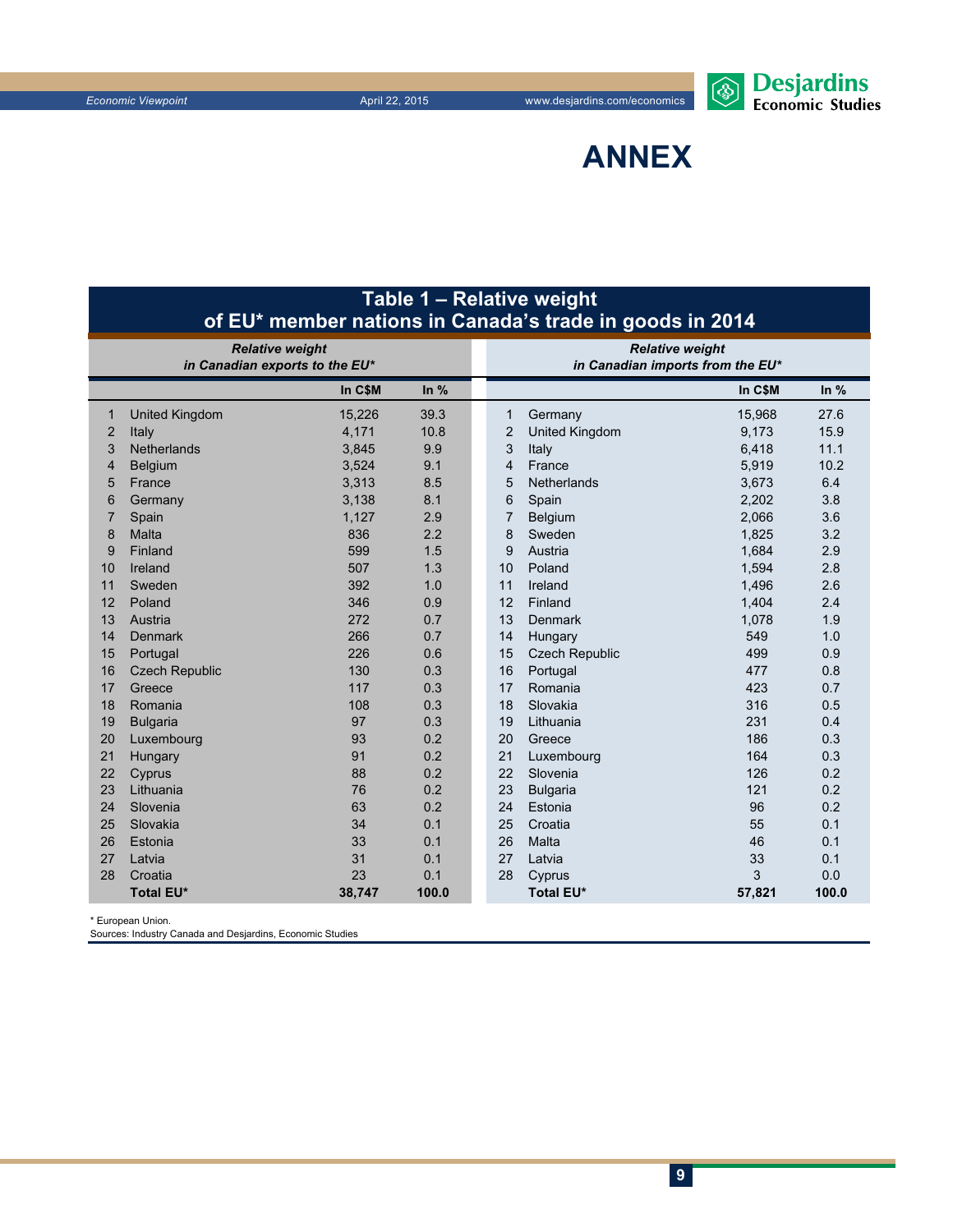

## **Table 2 – Relative weight of EU\* member nations in Canada's trade in services in 2013**

|    | Canadian receipts (exports) in trade<br>in services with the EU* |         |        |  | Canadian payments (imports) in trade<br>in services with the EU* |                    |         |        |  |
|----|------------------------------------------------------------------|---------|--------|--|------------------------------------------------------------------|--------------------|---------|--------|--|
|    |                                                                  | In C\$M | In $%$ |  |                                                                  |                    | In C\$M | In $%$ |  |
|    | United Kingdom                                                   | 4,734   | 32.9   |  | 1                                                                | United Kingdom     | 5,608   | 29.6   |  |
| 2  | France                                                           | 2,272   | 15.8   |  | 2                                                                | France             | 2,826   | 14.9   |  |
| 3  | Germany                                                          | 1,995   | 13.9   |  | 3                                                                | Germany            | 2,199   | 11.6   |  |
| 4  | <b>Netherlands</b>                                               | 963     | 6.7    |  | 4                                                                | <b>Netherlands</b> | 1,714   | 9.1    |  |
| 5  | Ireland                                                          | 807     | 5.6    |  | 5                                                                | Ireland            | 1,348   | 7.1    |  |
| 6  | Belgium/Luxembourg                                               | 789     | 5.5    |  | 6                                                                | Greece             | 965     | 5.1    |  |
|    | Other**                                                          | 584     | 4.1    |  |                                                                  | Italy              | 941     | 5.0    |  |
| 8  | Sweden                                                           | 546     | 3.8    |  | 8                                                                | Other**            | 818     | 4.3    |  |
| 9  | <b>Italy</b>                                                     | 461     | 3.2    |  | 9                                                                | Belgium/Luxembourg | 805     | 4.3    |  |
| 10 | Greece                                                           | 270     | 1.9    |  | 10                                                               | Spain              | 504     | 2.7    |  |
| 11 | <b>Denmark</b>                                                   | 268     | 1.9    |  | 11                                                               | Sweden             | 334     | 1.8    |  |
| 12 | Spain                                                            | 263     | 1.8    |  | 12                                                               | Austria            | 260     | 1.4    |  |
| 13 | Austria                                                          | 179     | 1.2    |  | 13                                                               | Portugal           | 238     | 1.3    |  |
| 14 | Finland                                                          | 147     | 1.0    |  | 14                                                               | <b>Denmark</b>     | 237     | 1.3    |  |
| 15 | Portugal                                                         | 115     | 0.8    |  | 15                                                               | Finland            | 129     | 0.7    |  |
| 16 | Croatia                                                          | n/a     | n/a    |  | 16                                                               | Croatia            | n/a     | n/a    |  |
|    | <b>Total EU*</b>                                                 | 14,393  | 100.0  |  |                                                                  | Total EU*          | 18,926  | 100.0  |  |

n.a.: not available

\* European Union; \*\* Bulgaria, Cyprus, Estonia, Hungary, Latvia, Lithuania, Malta, Poland, Romania, Slovakia, Slovenia and the Czech Republic.

Sources: Foreign Affairs, Trade and Development Canada and Desjardins, Economic Studies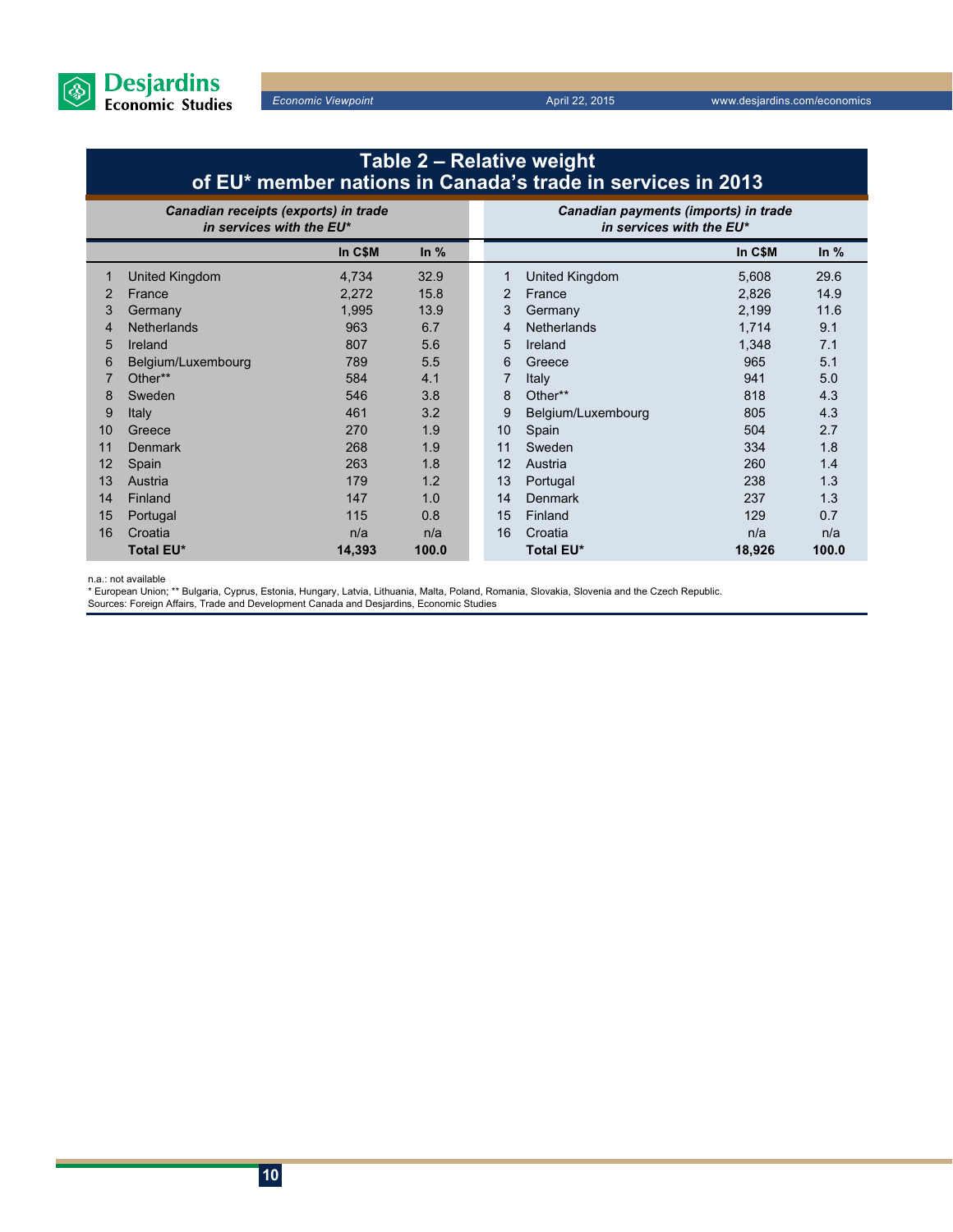

| in the total stock of Canadian direct investment in 2013 |                                                                    |         |       |                                                              |                       |         |        |  |  |
|----------------------------------------------------------|--------------------------------------------------------------------|---------|-------|--------------------------------------------------------------|-----------------------|---------|--------|--|--|
|                                                          | <b>Relative weight</b><br>of Canadian direct investment in the EU* |         |       | <b>Relative weight</b><br>of EU* direct investment in Canada |                       |         |        |  |  |
| In $%$<br>In C\$M                                        |                                                                    |         |       |                                                              |                       | In C\$M | In $%$ |  |  |
| 1                                                        | <b>United Kingdom</b>                                              | 86,087  | 46.0  | 1                                                            | <b>Netherlands</b>    | 67,805  | 35.4   |  |  |
| $\overline{2}$                                           | Luxembourg                                                         | 30,224  | 16.1  | $\overline{2}$                                               | <b>United Kingdom</b> | 56,745  | 29.6   |  |  |
| 3                                                        | <b>Netherlands</b>                                                 | 17,742  | 9.5   | 3                                                            | Luxembourg            | 28,549  | 14.9   |  |  |
| $\overline{4}$                                           | Ireland                                                            | 15,976  | 8.5   | 4                                                            | France                | 11,016  | 5.8    |  |  |
| 5                                                        | Hungary                                                            | 10,984  | 5.9   | 5                                                            | Germany               | 10,114  | 5.3    |  |  |
| 6                                                        | Germany                                                            | 8,230   | 4.4   | 6                                                            | Belgium               | 4,897   | 2.6    |  |  |
| $\overline{7}$                                           | France                                                             | 5,745   | 3.1   | $\overline{7}$                                               | Ireland               | 2,903   | 1.5    |  |  |
| 8                                                        | Spain                                                              | 4,757   | 2.5   | 8                                                            | Sweden                | 2,710   | 1.4    |  |  |
| 9                                                        | Cyprus                                                             | 3,362   | 1.8   | 9                                                            | Finland               | 2,327   | 1.2    |  |  |
| 10                                                       | Sweden                                                             | 2,178   | 1.2   | 10                                                           | <b>Denmark</b>        | 1,375   | 0.7    |  |  |
| 11                                                       | Belgium                                                            | 587     | 0.3   | 11                                                           | Italy                 | 1,140   | 0.6    |  |  |
| 12                                                       | Italy                                                              | 487     | 0.3   | 12                                                           | Austria               | 636     | 0.3    |  |  |
| 13                                                       | <b>Denmark</b>                                                     | 395     | 0.2   | 13                                                           | Cyprus                | 595     | 0.3    |  |  |
| 14                                                       | Finland                                                            | 261     | 0.1   | 14                                                           | Spain                 | 590     | 0.3    |  |  |
| 15                                                       | Poland                                                             | 202     | 0.1   | 15                                                           | <b>Bulgaria</b>       |         | 0.0    |  |  |
| 16                                                       | Portugal                                                           | 41      | 0.0   | 16                                                           | Croatia               | ---     | 0.0    |  |  |
| 17                                                       | Romania                                                            | 33      | 0.0   | 17                                                           | Estonia               |         | 0.0    |  |  |
| 18                                                       | Austria                                                            | ---     | 0.0   | 18                                                           | Greece                | ---     | 0.0    |  |  |
| 19                                                       | <b>Bulgaria</b>                                                    | ---     | 0.0   | 19                                                           | Hungary               | ---     | 0.0    |  |  |
| 20                                                       | Croatia                                                            |         | 0.0   | 20                                                           | Latvia                | ---     | 0.0    |  |  |
| 21                                                       | Estonia                                                            |         | 0.0   | 21                                                           | Lithuania             | ---     | 0.0    |  |  |
| 22                                                       | Greece                                                             |         | 0.0   | 22                                                           | Malta                 |         | 0.0    |  |  |
| 23                                                       | Latvia                                                             |         | 0.0   | 23                                                           | Poland                |         | 0.0    |  |  |
| 24                                                       | Lithuania                                                          |         | 0.0   | 24                                                           | Portugal              |         | 0.0    |  |  |
| 25                                                       | Malta                                                              |         | 0.0   | 25                                                           | <b>Czech Republic</b> |         | 0.0    |  |  |
| 26                                                       | <b>Czech Republic</b>                                              |         | 0.0   | 26                                                           | Romania               |         | 0.0    |  |  |
| 27                                                       | Slovakia                                                           |         | 0.0   | 27                                                           | Slovakia              |         | 0.0    |  |  |
| 28                                                       | Slovenia                                                           |         | 0.0   | 28                                                           | Slovenia              |         | 0.0    |  |  |
|                                                          | <b>Total EU*</b>                                                   | 187,291 | 100.0 |                                                              | <b>Total EU*</b>      | 191,402 | 100.0  |  |  |

## **Table 3 – Relative weight of EU\* member nations**

\* European Union.

Sources: Foreign Affairs, Trade and Development Canada and Desjardins, Economic Studies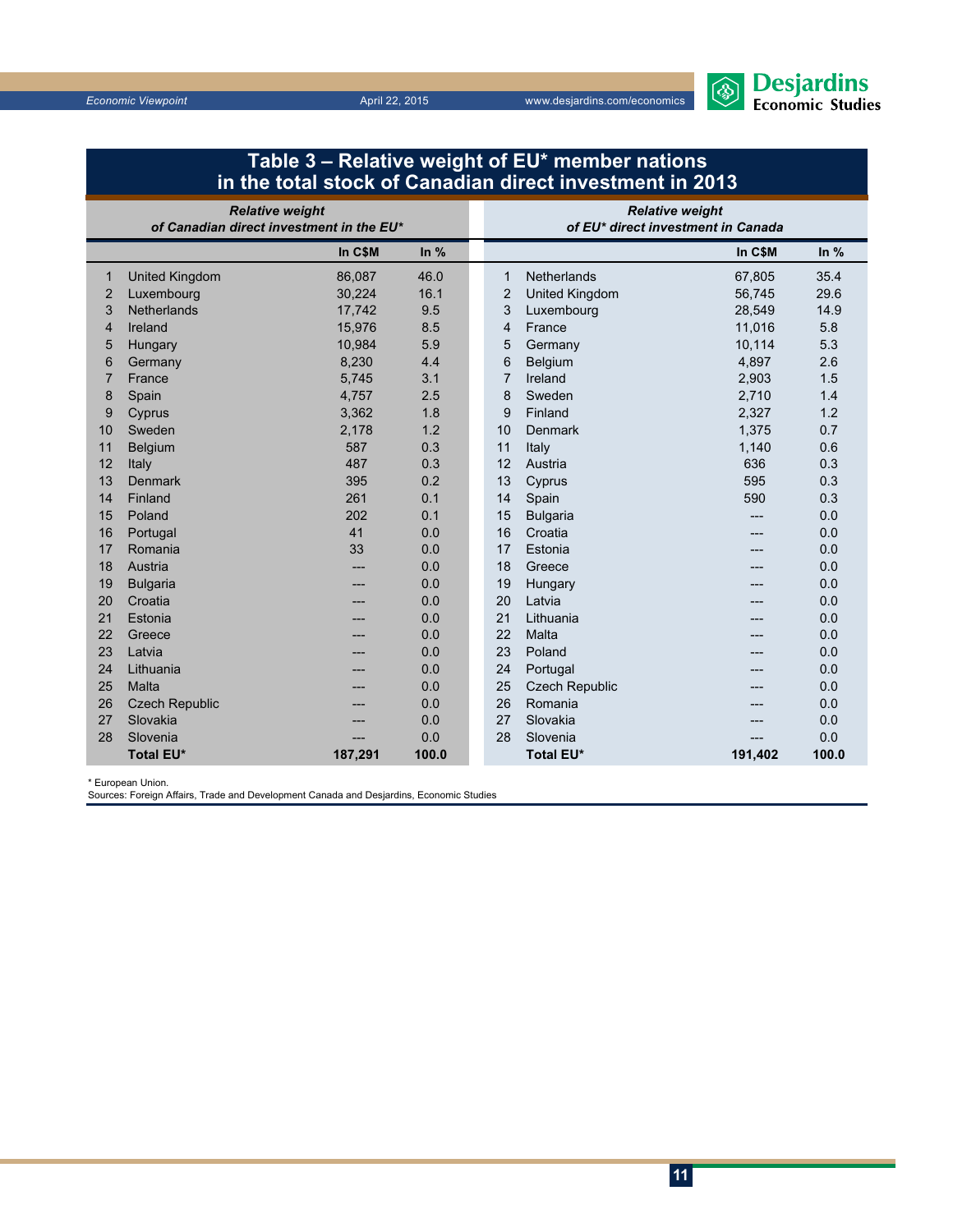

|                  | Table 4<br>Canada's tariffs and export volumes to the EU* in 2014                           |                                       |        |                                                     |                                            |                                                        |  |
|------------------|---------------------------------------------------------------------------------------------|---------------------------------------|--------|-----------------------------------------------------|--------------------------------------------|--------------------------------------------------------|--|
|                  |                                                                                             | <b>Canadian exports</b><br>to the EU* |        |                                                     | EU* tariffs on<br><b>Canadian products</b> |                                                        |  |
| Ranking**        | Product type according to HS classification                                                 | In C\$M                               | In $%$ | Ad<br>valorem <sup>(1)</sup> valorem <sup>(2)</sup> | Non-ad                                     | Percentage<br>of exempt<br>tariff lines <sup>(3)</sup> |  |
| $\mathbf{1}$     | HS 71 - Pearls, Precious Stones or Metals, Coins<br>and Jewellery                           | 11,196                                | 29.3   | 0.6                                                 | $\mathbf{0}$                               | 80.2                                                   |  |
| $\mathbf{2}$     | HS 27 - Mineral Fuels, Mineral Oils, Bituminous<br>Substances and Mineral Waxes             | 3,757                                 | 9.8    | 0.8                                                 | $\mathbf 0$                                | 70.6                                                   |  |
| 3                | HS 84 - Nuclear Reactors, Boilers, Machinery<br>and Mechanical Appliances                   | 3,339                                 | 8.7    | 1.8                                                 | $\mathbf{0}$                               | 21.4                                                   |  |
| 4                | HS 26 - Ores, Slag and Ash                                                                  | 2,603                                 | 6.8    | 0.0                                                 | 0                                          | 100.0                                                  |  |
| 5                | HS 88 - Aircrafts and Spacecrafts                                                           | 2,447                                 | 6.4    | 3.3                                                 | $\mathbf{0}$                               | 0.0                                                    |  |
| 6                | HS 30 - Pharmaceutical Products                                                             | 1,613                                 | 4.2    | 0.0                                                 | 0                                          | 100.0                                                  |  |
| $\overline{7}$   | HS 75 - Nickel and Articles Thereof                                                         | 1,613                                 | 4.2    | 0.7                                                 | 0                                          | 76.5                                                   |  |
| 8                | $HS 10 - Cereals$                                                                           | 1,315                                 | 3.4    | 2.2                                                 | 47                                         | 32.7                                                   |  |
| 9                | HS 85 - Electrical or Electronic Machinery<br>and Equipment                                 | 1,287                                 | 3.4    | 2.8                                                 | $\mathbf{0}$                               | 22.9                                                   |  |
| 10               | HS 90 - Optical, Medical, Photographic, Scientific<br>and Technical Instrumentation         | 1,145                                 | 3.0    | 2.2                                                 | $\mathbf 0$                                | 34.4                                                   |  |
| 11               | HS 12 - Oil Seeds, Oleaginous Fruits, Industrial<br>or Medicinal Plants, Straw and Fodder   | 868                                   | 2.3    | 1.2                                                 | 3                                          | 73.1                                                   |  |
| 12 <sup>12</sup> | HS 28 - Inorganic Chemicals and Compounds<br>of Precious Metals and Radioactive Elements    | 721                                   | 1.9    | 4.5                                                 | $\mathbf{0}$                               | 12.1                                                   |  |
| 13               | HS 76 - Aluminum and Articles Thereof                                                       | 593                                   | 1.5    | 6.4                                                 | $\mathbf{0}$                               | 2.9                                                    |  |
| 14               | HS 44 - Wood and Articles of Wood<br>(Incl. Wood Charcoal)                                  | 461                                   | 1.2    | 2.2                                                 | $\mathbf 0$                                | 58.3                                                   |  |
| 15               | HS 87 - Motor Vehicles, Trailers, Bicycles, Motorcycles<br>and Other Similar Vehicles       | 419                                   | 1.1    | 5.8                                                 | $\mathbf{0}$                               | 7.9                                                    |  |
| 16               | HS 03 - Fish, Crustaceans, Molluscs and Other<br>Aquatic Invertebrates                      | 364                                   | 1.0    | 11.1                                                | $\mathbf{0}$                               | 7.0                                                    |  |
| 17               | HS 39 - Plastics and Articles Thereof                                                       | 338                                   | 0.9    | 6.0                                                 | $\mathbf{0}$                               | 7.4                                                    |  |
| 18               | HS 07 - Edible Vegetables and Certain Roots<br>and Tubers                                   | 317                                   | 0.8    | 8.5                                                 | 22                                         | 14.4                                                   |  |
| 19               | HS 48 - Paper, Paperboard and Articles Made From<br><b>These Materials</b>                  | 273                                   | 0.7    | 0.0                                                 | $\mathbf 0$                                | 100.0                                                  |  |
| 20               | HS 47 - Pulp of Wood and The Like; Waste and Scrap<br>of Paper or Paperboard                | 268                                   | 0.7    | 0.0                                                 | $\mathbf 0$                                | 100.0                                                  |  |
| 21               | HS 29 - Organic Chemicals (Including Vitamins,<br>Alkaloids and Antibiotics)                | 193                                   | 0.5    | 4.3                                                 | 5                                          | 27.9                                                   |  |
| 22               | HS 73 - Articles of Iron or Steel                                                           | 180                                   | 0.5    | 1.7                                                 | 0                                          | 44.4                                                   |  |
| 23               | HS 38 - Miscellaneous Chemical Products                                                     | 176                                   | 0.5    | 5.4                                                 | 8                                          | 5.3                                                    |  |
| 24               | HS 33 – Essential Oils and Resinoids, Perfumes,<br><b>Cosmetics and Toilet Preparations</b> | 172                                   | 0.4    | 2.4                                                 | 2                                          | 53.4                                                   |  |
| 25               | HS 72 - Iron and Steel                                                                      | 167                                   | 0.4    | 0.3                                                 | $\mathbf 0$                                | 92.3                                                   |  |
| 26               | HS 89 - Ships, Boats and Floating Structures                                                | 134                                   | 0.3    | 1.1                                                 | 0                                          | 46.3                                                   |  |
| 27               | HS 43 - Furskins, Artificial Fur and Related Articles<br>of Apparel or Clothing Accessories | 129                                   | 0.3    | 1.2                                                 | 0                                          | 61.9                                                   |  |
| 28               | HS 16 - Meat, Fish and Seafood Preparations                                                 | 123                                   | 0.3    | 17.9                                                | 23                                         | 2.4                                                    |  |
| 29               | HS 49 - Printed Books, Newspapers, Pictures,<br>Manuscripts and The Like                    | 120                                   | 0.3    | 0.0                                                 | 0                                          | 100.0                                                  |  |
| 30               | HS 82 - Tools, Implements, Cutlery, Spoons and Forks<br>of Base Metals                      | 113                                   | 0.3    | 3.1                                                 | $\pmb{0}$                                  | 0.0                                                    |  |
| 31               | HS 95 - Toys, Games, Sporting Goods and Other<br>Goods for Amusement                        | 102                                   | 0.3    | 2.3                                                 | $\mathbf 0$                                | 20.6                                                   |  |
| 32               | HS 23 - Residues and Waste from the Food Industries,<br>and Prepared Animal Fodder          | 99                                    | 0.3    | 0.8                                                 | 32                                         | 68.8                                                   |  |
| 33               | HS 81 - Other Base Metals, Cermets and<br><b>Articles Thereof</b>                           | 91                                    | 0.2    | 3.0                                                 | $\mathbf 0$                                | 36.0                                                   |  |
| 34               | HS 40 - Rubber and Articles Thereof                                                         | 87                                    | 0.2    | 2.6                                                 | 0                                          | 34.7                                                   |  |
| 35               | HS 08 - Edible Fruits and Nuts                                                              | 86                                    | 0.2    | 6.4                                                 | 16                                         | 20.4                                                   |  |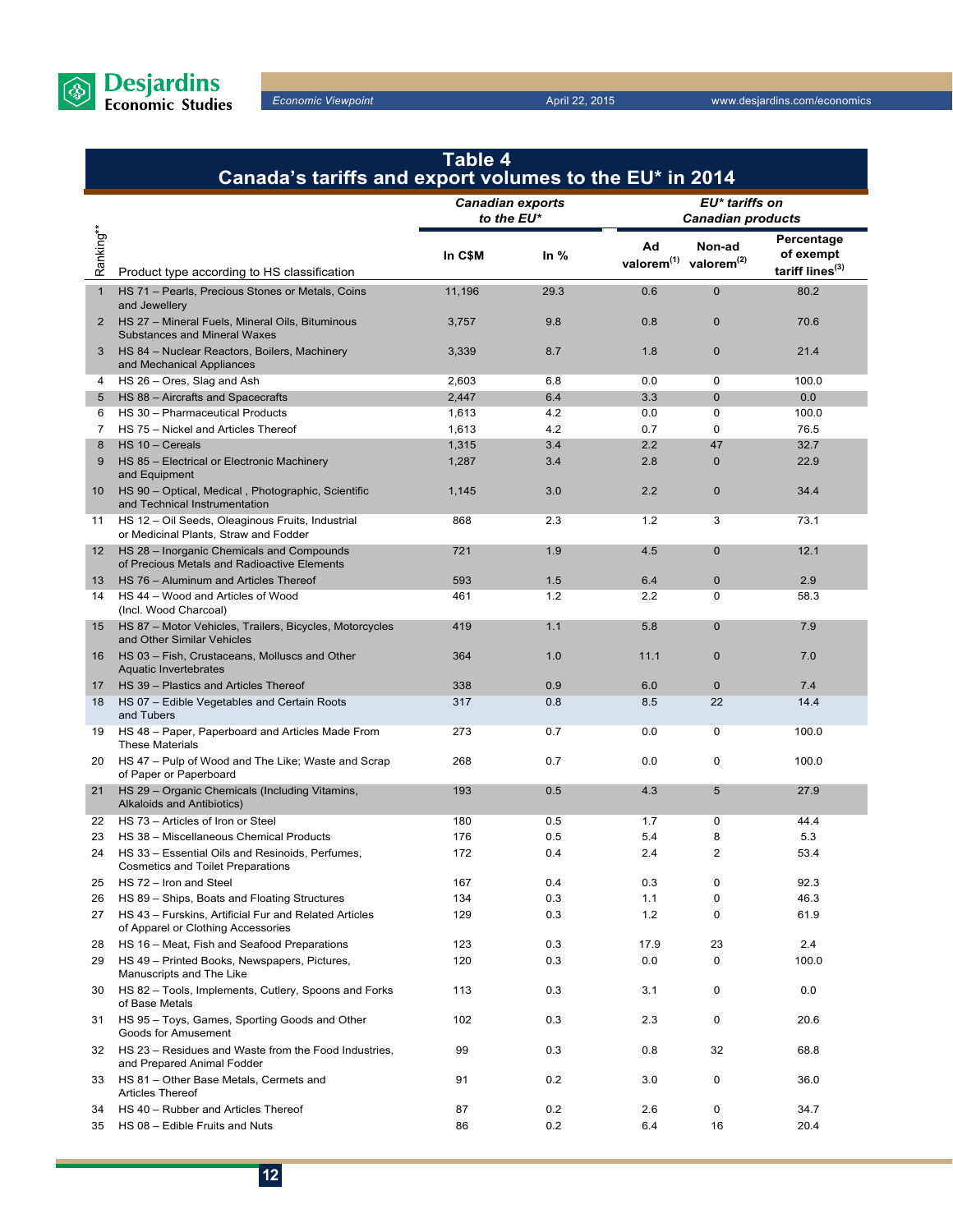

|           | Canada's tariffs and export volumes to the EU $^*$ in 2014                                                         |                                       |         |                              |                                            |                                                        |  |
|-----------|--------------------------------------------------------------------------------------------------------------------|---------------------------------------|---------|------------------------------|--------------------------------------------|--------------------------------------------------------|--|
|           |                                                                                                                    | <b>Canadian exports</b><br>to the EU* |         |                              | EU* tariffs on<br><b>Canadian products</b> |                                                        |  |
| Ranking** | Product type according to HS classification                                                                        | In C\$M                               | In $%$  | Ad<br>valorem <sup>(1)</sup> | Non-ad<br>valorem <sup>(2)</sup>           | Percentage<br>of exempt<br>tariff lines <sup>(3)</sup> |  |
| 36        | HS 94 - Furniture, and Stuffed Furnishings; Lamps                                                                  | 86                                    | 0.2     | 2.3                          | 0                                          | 41.0                                                   |  |
| 37        | and Illuminated Signs; Prefabricated Buildings<br>HS 61 - Knitted or Crocheted Clothing and Articles<br>of Apparel | 79                                    | 0.2     | 11.7                         | 0                                          | 0.0                                                    |  |
| 38        | HS 17 - Sugars and Sugar Confectionery                                                                             | 74                                    | 0.2     | 6.8                          | 39                                         | 11.8                                                   |  |
| 39        | HS 21 - Miscellaneous Edible Preparations                                                                          | 74                                    | 0.2     | 9.2                          | 14                                         | 9.4                                                    |  |
| 40        | HS 96 - Miscellaneous Manufactured Articles                                                                        | 69                                    | 0.2     | 3.3                          | 0                                          | 5.1                                                    |  |
| 41        | HS 97 - Works of Art, Collector's Pieces and Antiques                                                              | 64                                    | 0.2     | 0.0                          | 0                                          | 100.0                                                  |  |
| 42        | HS 93 - Arms and Ammunitions and Parts Thereof                                                                     | 63                                    | 0.2     | 2.2                          | 0                                          | 22.2                                                   |  |
| 43        | HS 62 - Woven Clothing and Articles of Apparel                                                                     | 61                                    | 0.2     | 11.3                         | 0                                          | 0.0                                                    |  |
| 44        | HS 19 - Preparations of Cereals, Flour, Starch or Milk<br>(Including Bread and Pastry)                             | 55                                    | 0.1     | 10.7                         | 49                                         | 0.0                                                    |  |
| 45        | HS 83 - Miscellaneous Articles of Base Metal                                                                       | 52                                    | 0.1     | 2.5                          | 0                                          | 8.3                                                    |  |
| 46        | HS 20 - Preparations of Vegetables, Fruit, Nuts<br>or Other Parts of Plants                                        | 49                                    | 0.1     | 17.5                         | 75                                         | 0.7                                                    |  |
| 47        | HS 34 - Soap, Washing and Lubricating Preparations,<br>Waxes and Related Articles                                  | 48                                    | 0.1     | 2.0                          | 0                                          | 54.3                                                   |  |
| 48        | HS 02 - Meat and Edible Meat Offal                                                                                 | 47                                    | 0.1     | 5.1                          | 186                                        | 19.1                                                   |  |
| 49        | HS 31 - Fertilizers                                                                                                | 42                                    | 0.1     | 4.8                          | 0                                          | 21.7                                                   |  |
| 50        | HS 74 - Copper and Articles Thereof                                                                                | 41                                    | 0.1     | 3.3                          | 0                                          | 26.0                                                   |  |
| 51        | HS 35 - Albuminoidal Substances, Modified Starches,<br>Glues and Enzymes                                           | 40                                    | 0.1     | 4.6                          | 10                                         | 16.7                                                   |  |
| 52        | HS 05 - Products of Animal Origin Not Elsewhere<br>Classified                                                      | 39                                    | 0.1     | 0.1                          | 0                                          | 98.3                                                   |  |
| 53        | HS 41 - Raw Hides, Skins (Other than Furskins)<br>and Leather                                                      | 38                                    | 0.1     | 2.0                          | 0                                          | 51.1                                                   |  |
| 54        | HS 25 - Salt, Sulfur, Earths, Lime, Stone, Cement<br>and Plastering Materials                                      | 35                                    | 0.1     | 0.2                          | 3                                          | 86.1                                                   |  |
| 55        | HS 22 - Beverages, Spirits and Vinegar                                                                             | 31                                    | 0.1     | 3.9                          | 126                                        | 41.9                                                   |  |
| 56        | HS 68 - Articles of Stone, Plaster, Cement, Asbestos,<br>Mica or Similar Materials                                 | 30                                    | 0.1     | 1.4                          | 0                                          | 32.7                                                   |  |
| 57        | HS 15 - Fats, Oils, Their Cleavage Products and Waxes                                                              | 24                                    | 0.1     | 5.4                          | 11                                         | 21.5                                                   |  |
| 58        | HS 32 - Tannins, Dyes, Pigments, Paints, Varnishes,<br>Inks, Putty and Other Similar Substances                    | 23                                    | 0.1     | 5.5                          | 0                                          | 11.1                                                   |  |
| 59        | HS 70 - Glass and Glassware                                                                                        | 20                                    | 0.1     | 5.0                          | $\overline{7}$                             | 3.6                                                    |  |
| 60        | HS 04 - Dairy Produce, Eggs, Honey and Other Similar<br>Edible Products of Animal Origin                           | 19                                    | 0.0     | 5.8                          | 161                                        | 5.7                                                    |  |
| 61        | HS 63 - Other Made-Up Textile Articles and Worn<br>Clothing                                                        | 14                                    | 0.0     | 10.1                         | 0                                          | 3.9                                                    |  |
| 62        | HS 13 - Lac, Gums, Resins and Other Vegetable Saps<br>and Extracts                                                 | 13                                    | $0.0\,$ | 2.3                          | 0                                          | 66.7                                                   |  |
| 63        | HS 92 - Musical Instruments                                                                                        | 12                                    | 0.0     | 3.2                          | 0                                          | 0.0                                                    |  |
| 64        | HS 65 - Headwear                                                                                                   | 10                                    | 0.0     | 2.3                          | 0                                          | 25.0                                                   |  |
| 65        | HS 42 - Articles of Leather; Saddlery and Harness,<br>Travel Goods, Handbags and Similar Containers                | 10                                    | 0.0     | 4.6                          | 0                                          | 0.0                                                    |  |
| 66        | HS 59 - Coated, Impregnated, Covered or Laminated<br><b>Fabrics and Industrial Textiles</b>                        | 10                                    | 0.0     | 6.1                          | 0                                          | 0.0                                                    |  |
| 67        | HS 54 - Man-Made Filaments; Strip and the Like of<br>Man-Made Textile Materials                                    | 9                                     | 0.0     | 6.0                          | 0                                          | 0.0                                                    |  |
| 68        | HS 36 - Explosives, Matches and Other Miscellaneous<br><b>Combustible Preparations</b>                             | 8                                     | 0.0     | 6.3                          | 0                                          | 0.0                                                    |  |
| 69        | HS 01 - Live Animals                                                                                               | 7                                     | 0.0     | 1.2                          | 32                                         | 55.6                                                   |  |
| 70        | HS 09 - Coffee, Tea, Maté and Spices                                                                               | $\overline{7}$                        | 0.0     | 2.3                          | 0                                          | 68.2                                                   |  |
| 71        | HS 37 - Photographic or Cinematographic Goods                                                                      | 6                                     | 0.0     | 5.5                          | 2                                          | 7.0                                                    |  |
| 72        | HS 56 - Wadding, Felt, Nonwovens, Twine, Cordage,<br>Rope, Cables and Related Articles                             | 6                                     | 0.0     | 6.0                          | 0                                          | 0.0                                                    |  |
| 73        | HS 80 - Tin and Articles Thereof                                                                                   | 5                                     | 0.0     | 0.0                          | 0                                          | 100.0                                                  |  |

## **Table 4 Canada's tariffs and export volumes to the EU\* in 2014**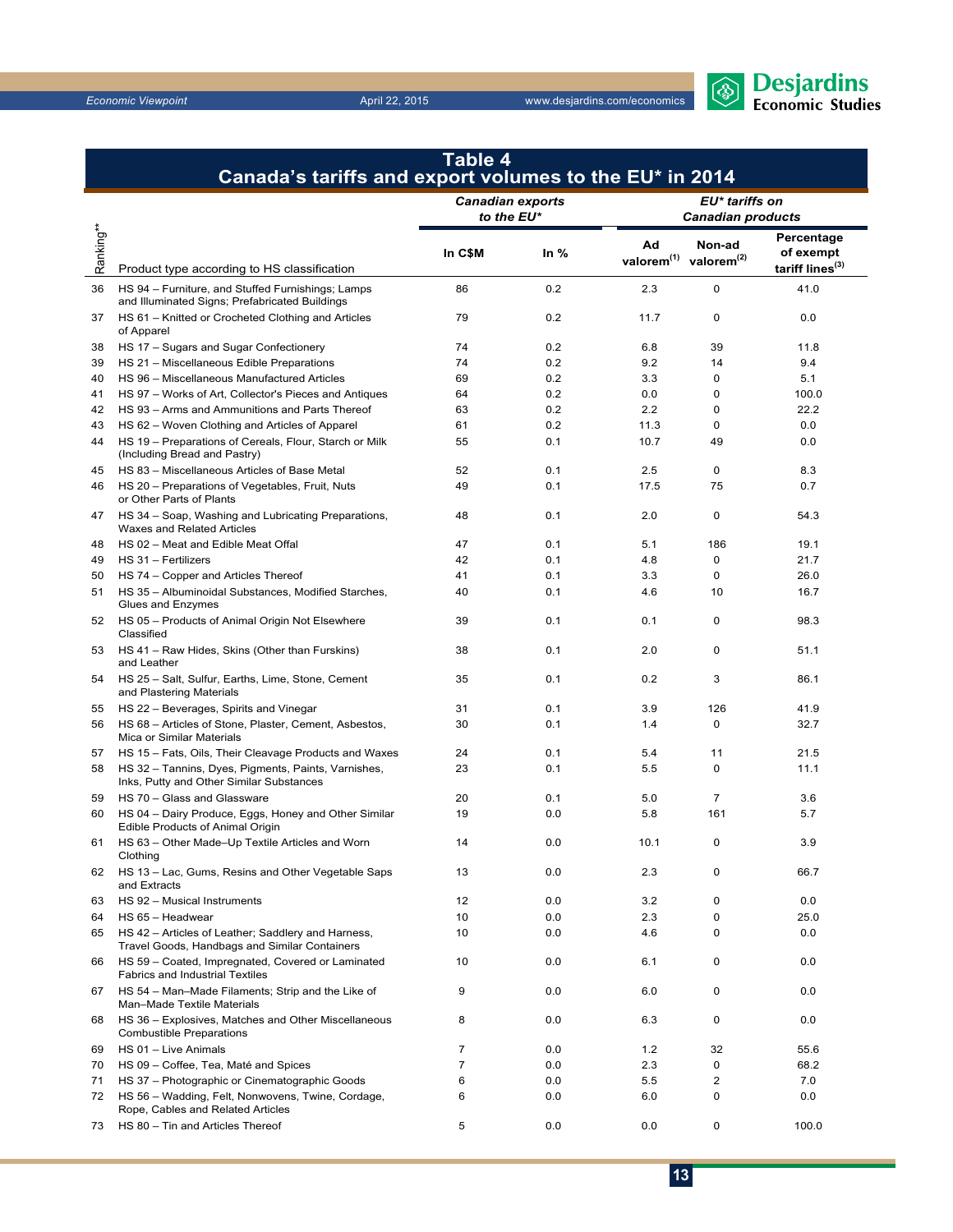

### **Table 4 Canada's tariffs and export volumes to the EU\* in 2014**

|           |                                                                                      | <b>Canadian exports</b><br>to the EU* |        | EU* tariffs on<br><b>Canadian products</b>          |              |                                                        |
|-----------|--------------------------------------------------------------------------------------|---------------------------------------|--------|-----------------------------------------------------|--------------|--------------------------------------------------------|
| Ranking** | Product type according to HS classification                                          | In C\$M                               | In $%$ | Ad<br>valorem <sup>(1)</sup> valorem <sup>(2)</sup> | Non-ad       | Percentage<br>of exempt<br>tariff lines <sup>(3)</sup> |
| 74        | HS 64 - Footwear                                                                     | 5                                     | 0.0    | 11.1                                                | $\mathbf 0$  | 0.0                                                    |
| 75        | HS 18 - Cocoa and Cocoa Preparations                                                 | 5                                     | 0.0    | 6.1                                                 | 20           | 18.2                                                   |
| 76        | HS 69 - Ceramic Products                                                             | 4                                     | 0.0    | 4.6                                                 | $\mathbf 0$  | 10.3                                                   |
| 77        | HS 67 - Prepared Feathers and Downs, Artificial<br>Flowers and the Like              | 4                                     | 0.0    | 2.8                                                 | $\mathbf 0$  | 0.0                                                    |
| 78        | HS 86 - Rail Transportation (Incl. Tramways and Traffic<br>Signalling Equipment)     | 4                                     | 0.0    | 1.7                                                 | 0            | 4.3                                                    |
| 79        | HS 11 - Products of the Milling Industry; Malt, Straches,<br>Inulin and Wheat Gluten | 3                                     | 0.0    | 12.2                                                | 65           | 0.0                                                    |
| 80        | HS 78 - Lead and Articles Thereof                                                    | 3                                     | 0.0    | 2.3                                                 | $\mathbf 0$  | 37.5                                                   |
| 81        | HS 79 - Zinc and Articles Thereof                                                    | 3                                     | 0.0    | 3.1                                                 | $\mathbf 0$  | 11.1                                                   |
| 82        | HS 91 - Clock and Watches and Parts Thereof                                          | $\overline{2}$                        | 0.0    | 4.2                                                 | 20           | 0.0                                                    |
| 83        | HS 57 - Carpets and Other Textile Floor Coverings                                    | 2                                     | 0.0    | 7.3                                                 | $\mathbf{1}$ | 0.0                                                    |
| 84        | HS 06 - Live Trees and Other Plants (Incl. Cut Flowers<br>and Ornamental Foliage)    | $\overline{2}$                        | 0.0    | 6.7                                                 | 0            | 13.3                                                   |
| 85        | HS 24 - Tobacco and Manufactured Tobacco<br>Substitutes                              | 1                                     | 0.0    | 44.7                                                | 11           | 0.0                                                    |
| 86        | HS 55 - Man-Made Staple Fibers, Staple Fiber Yarns<br>and Fabrics                    | 1                                     | 0.0    | 6.2                                                 | $\mathbf 0$  | 0.0                                                    |
| 87        | HS 58 - Special Woven or Tufted Fabrics, Lace,<br>Trimmings,                         | 1                                     | 0.0    | 7.3                                                 | $\mathbf 0$  | 0.0                                                    |
| 88        | HS 52 - Cotton, Cotton Yarns and Cotton Fabrics                                      | 1                                     | 0.0    | 6.1                                                 | 0            | 4.0                                                    |
| 89        | HS 66 - Umbrellas, Whips, Walking-Sticks<br>and Similar Articles                     | 1                                     | 0.0    | 4.3                                                 | $\Omega$     | 0.0                                                    |
| 90        | HS 53 - Other Vegetable Textile Fibers, Yarns<br>and Fabrics                         | 1                                     | 0.0    | 2.8                                                 | $\mathbf 0$  | 52.2                                                   |
| 91        | HS 60 - Knitted or Crocheted Fabrics                                                 | 1                                     | 0.0    | 7.9                                                 | $\mathbf 0$  | 0.0                                                    |
| 92        | HS 51 - Wool, Wool Yarns and Wool Fabrics                                            | $\mathbf 0$                           | 0.0    | 3.5                                                 | 0            | 31.6                                                   |
| 93        | HS 46 - Straw and Other Plaiting Materials;<br><b>Basketware and Wickerwork</b>      | 0                                     | 0.0    | 3.0                                                 | $\mathbf 0$  | 9.1                                                    |
| 94        | HS 45 - Cork and Articles of Cork                                                    | $\mathbf 0$                           | 0.0    | 2.7                                                 | $\mathbf 0$  | 42.9                                                   |
| 95        | $HS 50 - Silk$                                                                       | $\Omega$                              | 0.0    | 3.1                                                 | $\mathbf 0$  | 33.3                                                   |
| 96        | HS 14 - Vegetable Plaiting Material and Other<br>Similar Vegetable Products          | $\Omega$                              | 0.0    | 0.0                                                 | $\mathbf 0$  | 100.0                                                  |
|           | <b>Total</b>                                                                         | 38,276                                | 100.0  |                                                     |              |                                                        |
|           | Average                                                                              | ---                                   | ---    | 4.7                                                 | 10.3         | 30.4                                                   |

\* European Union; \*\* Among all primary categories; <sup>(1)</sup> Average tariff (%); <sup>(2)</sup> Number of tariffs; <sup>(3)</sup> Exempt from duty.

The grey areas show products with a high combination of value of trade and size of duties; the blue areas show products with a high combination of value of trade and size of duties for which some tariffs will remain.

Sources: Industry Canada, World Trade Organization and Desjardins, Economic Studies

**14**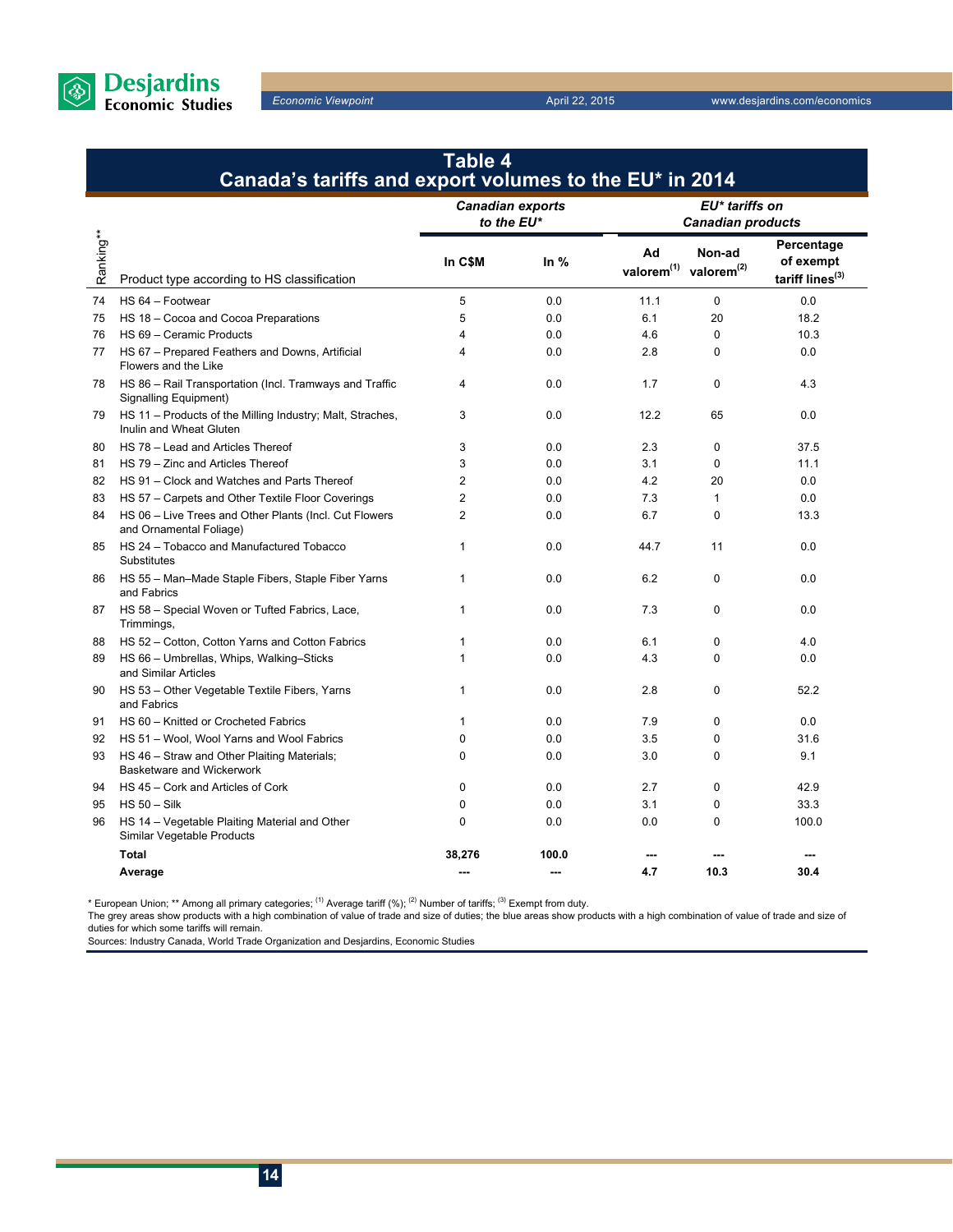

|                       | Canada's tariffs and import volumes from the EU* in 2014                                            | Table 5 |        |                                   |                                            |                                                        |
|-----------------------|-----------------------------------------------------------------------------------------------------|---------|--------|-----------------------------------|--------------------------------------------|--------------------------------------------------------|
|                       | <b>Canadian imports</b><br>from the EU*                                                             |         |        |                                   | <b>Canadian tariffs on</b><br>EU* products |                                                        |
| Ranking**             | Product type according to HS classification                                                         | In C\$M | In $%$ | Ad<br>valorem $(1)$ valorem $(2)$ | Non-ad                                     | Percentage<br>of exempt<br>tariff lines <sup>(3)</sup> |
| $\mathbf{1}$          | HS 84 - Nuclear Reactors, Boilers, Machinery<br>and Mechanical Appliances                           | 11,314  | 19.8   | 0.3                               | $\mathbf{0}$                               | 95.3                                                   |
| $\mathbf{2}^{\prime}$ | HS 87 - Motor Vehicles, Trailers, Bicycles, Motorcycles<br>and Other Similar Vehicles               | 6,874   | 12.1   | 3.6                               | $\mathbf{0}$                               | 44.3                                                   |
| 3                     | HS 30 - Pharmaceutical Products                                                                     | 6,361   | 11.2   | 0.1                               | 0                                          | 98.4                                                   |
| 4                     | HS 27 - Mineral Fuels, Mineral Oils, Bituminous<br><b>Substances and Mineral Waxes</b>              | 4,149   | 7.3    | 0.7                               | $\Omega$                                   | 90.6                                                   |
| 5                     | HS 85 - Electrical or Electronic Machinery<br>and Equipment                                         | 3,876   | 6.8    | 1.2                               | $\mathbf{0}$                               | 81.6                                                   |
| 6                     | HS 90 - Optical, Medical, Photographic, Scientific<br>and Technical Instrumentation                 | 2,751   | 4.8    | 0.6                               | $\mathbf{0}$                               | 85.2                                                   |
| 7                     | HS 22 - Beverages, Spirits and Vinegar                                                              | 2,200   | 3.9    | 2.7                               | 43                                         | 46.8                                                   |
| 8                     | HS 71 - Pearls, Precious Stones or Metals, Coins<br>and Jewellery                                   | 1,598   | 2.8    | 1.4                               | $\mathbf{0}$                               | 79.2                                                   |
| 9                     | HS 88 - Aircrafts and Spacecrafts                                                                   | 1,505   | 2.6    | 1.0                               | $\mathbf{0}$                               | 88.9                                                   |
| 10                    | HS 29 - Organic Chemicals (Including Vitamins,<br>Alkaloids and Antibiotics)                        | 1,259   | 2.2    | 0.0                               | 0                                          | 99.6                                                   |
| 11                    | HS 73 - Articles of Iron or Steel                                                                   | 1,252   | 2.2    | 1.4                               | $\mathbf 0$                                | 78.8                                                   |
| 12                    | HS 72 - Iron and Steel                                                                              | 1,056   | 1.9    | 0.0                               | $\mathbf 0$                                | 100.0                                                  |
| 13                    | HS 39 - Plastics and Articles Thereof                                                               | 948     | 1.7    | 1.1                               | $\mathbf{0}$                               | 80.4                                                   |
| 14                    | HS 38 - Miscellaneous Chemical Products                                                             | 824     | 1.4    | 1.1                               | $\mathbf{0}$                               | 83.1                                                   |
| 15                    | HS 94 - Furniture, and Stuffed Furnishings; Lamps<br>and Illuminated Signs; Prefabricated Buildings | 782     | 1.4    | 5.0                               | $\mathbf{0}$                               | 43.4                                                   |
| 16                    | HS 40 - Rubber and Articles Thereof                                                                 | 718     | 1.3    | 1.7                               | $\mathbf 0$                                | 77.5                                                   |
| 17                    | HS 33 - Essential Oils and Resinoids, Perfumes,<br><b>Cosmetics and Toilet Preparations</b>         | 682     | 1.2    | 4.6                               | $\mathbf 0$                                | 25.9                                                   |
| 18                    | HS 48 - Paper, Paperboard and Articles Made<br><b>From These Materials</b>                          | 416     | 0.7    | 0.0                               | 0                                          | 100.0                                                  |
| 19                    | HS 43 - Furskins, Artificial Fur and Related Articles<br>of Apparel or Clothing Accessories         | 372     | 0.7    | 3.5                               | $\mathbf 0$                                | 70.8                                                   |
| 20                    | HS 64 - Footwear                                                                                    | 346     | 0.6    | 12.1                              | $\mathbf{0}$                               | 28.7                                                   |
| 21                    | HS 19 - Preparations of Cereals, Flour, Starch or Milk<br>(Including Bread and Pastry)              | 345     | 0.6    | 4.1                               | 38                                         | 16.0                                                   |
| 22                    | HS 82 - Tools, Implements, Cutlery, Spoons<br>and Forks of Base Metals                              | 331     | 0.6    | 3.8                               | $\mathbf 0$                                | 46.1                                                   |
| 23                    | HS 62 - Woven Clothing and Articles of Apparel                                                      | 315     | 0.6    | 15.9                              | $\mathbf 0$                                | 6.7                                                    |
| 24                    | HS 76 - Aluminum and Articles Thereof                                                               | 314     | 0.6    | 1.3                               | 0                                          | 78.6                                                   |
| 25                    | HS 18 - Cocoa and Cocoa Preparations                                                                | 295     | 0.5    | 3.0                               | 2                                          | 47.7                                                   |
| 26                    | HS 49 - Printed Books, Newspapers, Pictures,<br>Manuscripts and The Like                            | 279     | 0.5    | 0.0                               | $\pmb{0}$                                  | 100.0                                                  |
| 27                    | HS 69 - Ceramic Products                                                                            | 267     | 0.5    | 4.0                               | 0                                          | 39.1                                                   |
| 28                    | HS 28 - Inorganic Chemicals and Compounds<br>of Precious Metals and Radioactive Elements            | 266     | 0.5    | 0.0                               | 0                                          | 99.7                                                   |
| 29                    | HS 83 - Miscellaneous Articles of Base Metal                                                        | 255     | 0.4    | 2.4                               | 0                                          | 60.2                                                   |
| 30                    | HS 32 - Tannins, Dyes, Pigments, Paints, Varnishes,<br>Inks, Putty and Other Similar Substances     | 233     | 0.4    | 1.5                               | 0                                          | 76.1                                                   |
| 31                    | HS 68 - Articles of Stone, Plaster, Cement, Asbestos,<br>Mica or Similar Materials                  | 217     | 0.4    | 3.0                               | 0                                          | 45.2                                                   |
| 32                    | HS 70 - Glass and Glassware                                                                         | 217     | 0.4    | 0.1                               | 0                                          | 98.8                                                   |
| 33                    | HS 42 - Articles of Leather; Saddlery and Harness,<br>Travel Goods, Handbags and Similar Containers | 209     | 0.4    | 7.8                               | $\mathbf 0$                                | 18.3                                                   |
| 34                    | HS 44 - Wood and Articles of Wood<br>(Incl. Wood Charcoal)                                          | 204     | 0.4    | 1.2                               | 0                                          | 72.4                                                   |
| 35                    | HS 20 - Preparations of Vegetables, Fruit, Nuts<br>or Other Parts of Plants                         | 201     | 0.4    | 5.3                               | $\mathbf 0$                                | 40.3                                                   |
| 36                    | HS 15 - Fats, Oils, Their Cleavage Products and Waxes                                               | 201     | 0.4    | 4.7                               | 2                                          | 34.5                                                   |

## **15**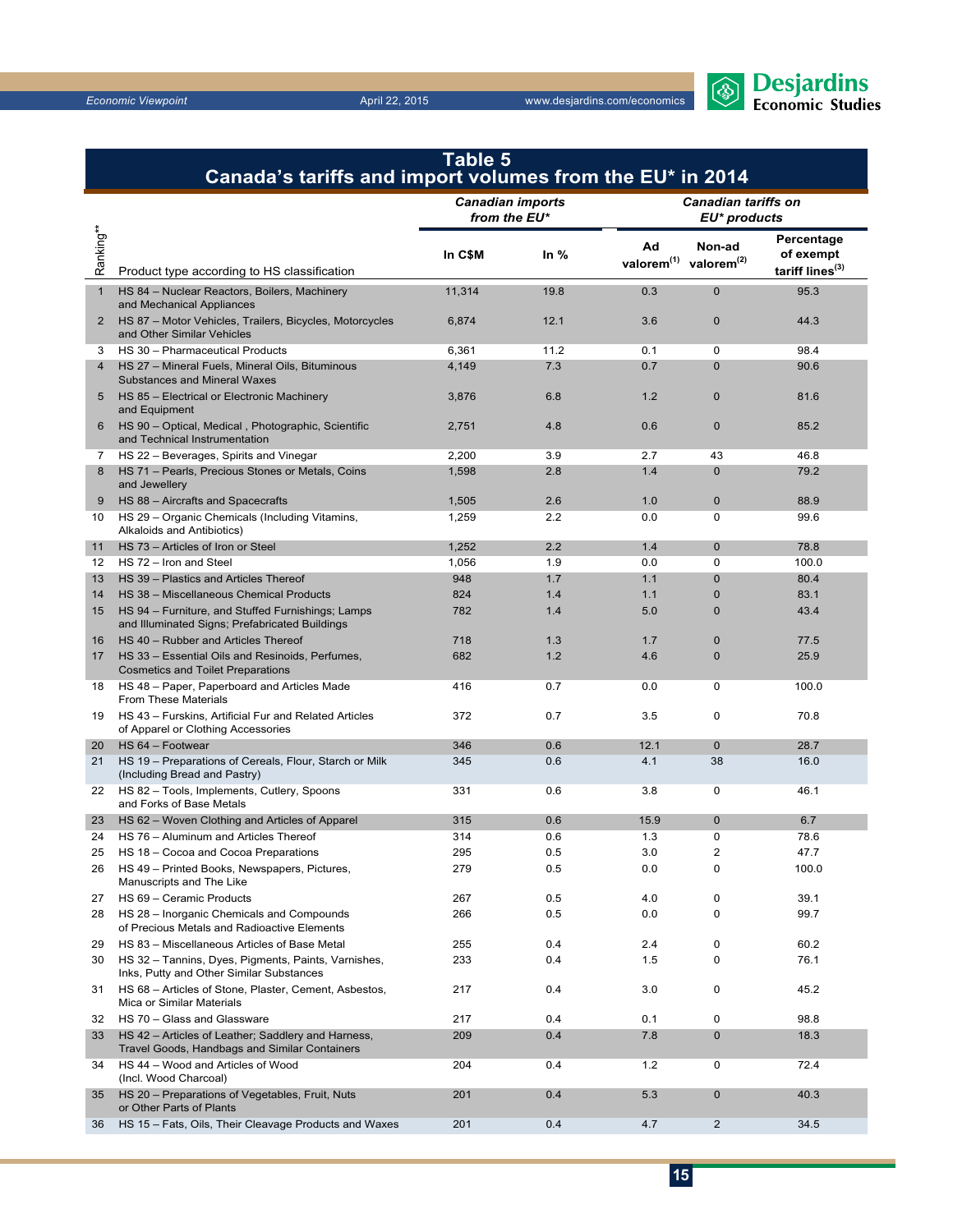

|           | <b>Table 5</b><br>Canada's tariffs and import volumes from the EU* in 2014                      |                                         |        |                                                     |                                            |                                                        |
|-----------|-------------------------------------------------------------------------------------------------|-----------------------------------------|--------|-----------------------------------------------------|--------------------------------------------|--------------------------------------------------------|
|           |                                                                                                 | <b>Canadian imports</b><br>from the EU* |        |                                                     | <b>Canadian tariffs on</b><br>EU* products |                                                        |
| Ranking** | Product type according to HS classification                                                     | In C\$M                                 | In $%$ | Ad<br>valorem <sup>(1)</sup> valorem <sup>(2)</sup> | Non-ad                                     | Percentage<br>of exempt<br>tariff lines <sup>(3)</sup> |
| 37        | HS 04 - Dairy Produce, Eggs, Honey and Other Similar<br><b>Edible Products of Animal Origin</b> | 186                                     | 0.3    | 6.0                                                 | 76                                         | 10.4                                                   |
| 38        | HS 21 - Miscellaneous Edible Preparations                                                       | 181                                     | 0.3    | 5.7                                                 | $\overline{7}$                             | 31.8                                                   |
| 39        | HS 95 - Toys, Games, Sporting Goods and Other<br>Goods for Amusement                            | 180                                     | 0.3    | 0.8                                                 | 0                                          | 88.7                                                   |
| 40        | HS 34 - Soap, Washing and Lubricating Preparations,<br>Waxes and Related Articles               | 165                                     | 0.3    | 4.7                                                 | 0                                          | 25.4                                                   |
| 41        | HS 61 - Knitted or Crocheted Clothing and Articles<br>of Apparel                                | 146                                     | 0.3    | 17.1                                                | 0                                          | 3.9                                                    |
| 42        | HS 35 - Albuminoidal Substances, Modified Starches,<br>Glues and Enzymes                        | 138                                     | 0.2    | 3.7                                                 | 4                                          | 43.3                                                   |
| 43        | HS 75 - Nickel and Articles Thereof                                                             | 133                                     | 0.2    | 0.1                                                 | 0                                          | 97.1                                                   |
| 44        | HS 08 - Edible Fruits and Nuts                                                                  | 127                                     | 0.2    | 0.8                                                 | 19                                         | 84.1                                                   |
| 45        | HS 97 - Works of Art, Collector's Pieces and Antiques                                           | 125                                     | 0.2    | 0.9                                                 | 0                                          | 85.7                                                   |
| 46        | HS 26 - Ores, Slag and Ash                                                                      | 124                                     | 0.2    | 0.0                                                 | 0                                          | 100.0                                                  |
| 47        | HS 31 - Fertilizers                                                                             | 123                                     | 0.2    | 0.0                                                 | 0                                          | 100.0                                                  |
| 48        | HS 93 - Arms and Ammunitions and Parts Thereof                                                  | 118                                     | 0.2    | 4.0                                                 | 0                                          | 21.3                                                   |
| 49        | HS 09 - Coffee, Tea, Maté and Spices                                                            | 107                                     | 0.2    | 0.9                                                 | 0                                          | 70.9                                                   |
| 50        | HS 96 - Miscellaneous Manufactured Articles                                                     | 102                                     | 0.2    | 5.9                                                 | 0                                          | 24.8                                                   |
| 51        | HS 74 - Copper and Articles Thereof                                                             | 98                                      | 0.2    | 0.3                                                 | 0                                          | 92.0                                                   |
| 52        | HS 89 - Ships, Boats and Floating Structures                                                    | 93                                      | 0.2    | 16.2                                                | 0                                          | 16.2                                                   |
| 53        | HS 17 - Sugars and Sugar Confectionery                                                          | 82                                      | 0.1    | 4.0                                                 | 26                                         | 29.4                                                   |
| 54        | HS 02 - Meat and Edible Meat Offal                                                              | 80                                      | 0.1    | 2.6                                                 | 36                                         | 66.2                                                   |
| 55        | HS 59 - Coated, Impregnated, Covered or Laminated                                               | 70                                      | 0.1    | 2.8                                                 | 0                                          | 45.3                                                   |
|           | <b>Fabrics and Industrial Textiles</b>                                                          |                                         |        |                                                     |                                            |                                                        |
| 56        | HS 07 - Edible Vegetables and Certain Roots<br>and Tubers                                       | 64                                      | 0.1    | 2.3                                                 | 50                                         | 48.6                                                   |
| 57        | HS 12 - Oil Seeds, Oleaginous Fruits, Industrial<br>or Medicinal Plants, Straw and Fodder       | 63                                      | 0.1    | 0.6                                                 | 0                                          | 91.7                                                   |
| 58        | HS 51 - Wool, Wool Yarns and Wool Fabrics                                                       | 62                                      | 0.1    | 0.1                                                 | 0                                          | 93.4                                                   |
| 59        | HS 56 - Wadding, Felt, Nonwovens, Twine, Cordage,<br>Rope, Cables and Related Articles          | 58                                      | 0.1    | 2.5                                                 | 0                                          | 72.5                                                   |
| 60        | HS 06 - Live Trees and Other Plants (Incl. Cut Flowers                                          | 57                                      | 0.1    | 4.8                                                 | 0                                          | 39.6                                                   |
| 61        | HS 55 - Man-Made Staple Fibers, Staple Fiber Yarns<br>and Fabrics                               | 54                                      | 0.1    | 0.6                                                 | 0                                          | 74.2                                                   |
| 62        | HS 23 - Residues and Waste from the Food Industries,<br>and Prepared Animal Fodder              | 53                                      | 0.1    | 0.4                                                 | 3                                          | 85.5                                                   |
|           | HS 54 - Man-Made Filaments; Strip and the Like of<br>Man-Made Textile Materials                 | 50                                      | 0.1    | 0.4                                                 | 0                                          | 82.8                                                   |
| 64        | HS 03 - Fish, Crustaceans, Molluscs and Other<br>Aquatic Invertebrates                          | 48                                      | 0.1    | 0.4                                                 | 0                                          | 90.7                                                   |
| 65        | HS 41 - Raw Hides, Skins (Other than Furskins)<br>and Leather                                   | 48                                      | 0.1    | 0.0                                                 | 0                                          | 100.0                                                  |
| 66        | HS 81 - Other Base Metals, Cermets and<br><b>Articles Thereof</b>                               | 47                                      | 0.1    | 0.0                                                 | 0                                          | 100.0                                                  |
| 67        | HS 86 - Rail Transportation (Incl. Tramways and Traffic<br>Signalling Equipment)                | 47                                      | 0.1    | 6.6                                                 | 0                                          | 29.3                                                   |
| 68        | HS 63 - Other Made-Up Textile Articles and Worn<br>Clothing                                     | 47                                      | 0.1    | 15.6                                                | 0                                          | 5.1                                                    |
| 69        | HS 25 - Salt, Sulfur, Earths, Lime, Stone, Cement<br>and Plastering Materials                   | 39                                      | 0.1    | 0.0                                                 | 0                                          | 99.3                                                   |
| 70        | HS 01 - Live Animals                                                                            | 39                                      | 0.1    | 0.5                                                 | 7                                          | 86.8                                                   |
| 71        | HS 13 - Lac, Gums, Resins and Other Vegetable Saps<br>and Extracts                              | 39                                      | 0.1    | 0.0                                                 | 0                                          | 100.0                                                  |
| 72        | HS 24 - Tobacco and Manufactured Tobacco<br>Substitutes                                         | 38                                      | 0.1    | 7.0                                                 | 0                                          | 3.3                                                    |
| 73        | HS 57 - Carpets and Other Textile Floor Coverings                                               | 36                                      | 0.1    | 11.3                                                | 0                                          | 4.8                                                    |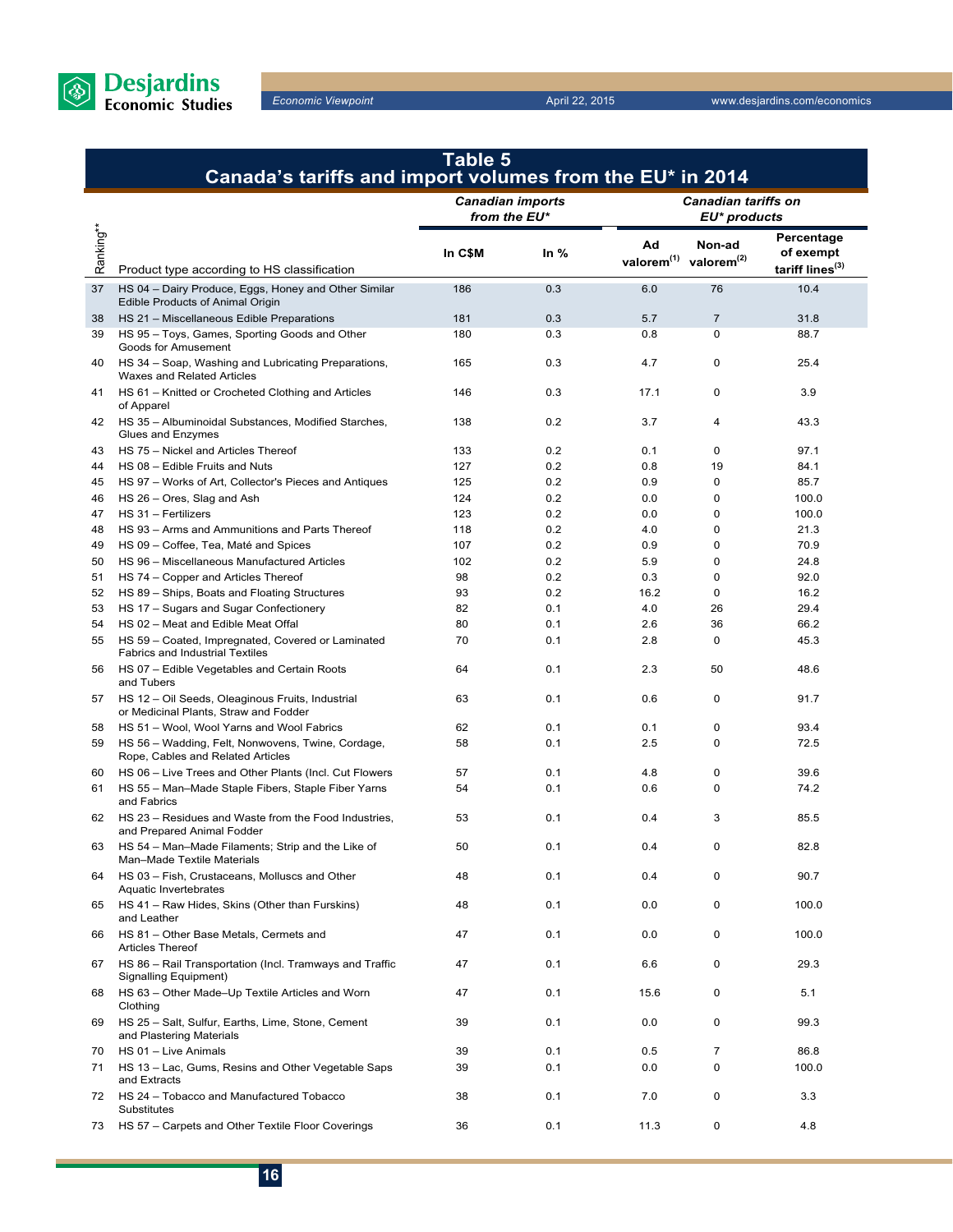

|           | Canada's tariffs and import volumes from the EU* in 2014                               |                                         |        |                                   |                                            |                                                        |  |
|-----------|----------------------------------------------------------------------------------------|-----------------------------------------|--------|-----------------------------------|--------------------------------------------|--------------------------------------------------------|--|
|           |                                                                                        | <b>Canadian imports</b><br>from the EU* |        |                                   | <b>Canadian tariffs on</b><br>EU* products |                                                        |  |
| Ranking** | Product type according to HS classification                                            | In C\$M                                 | In $%$ | Ad<br>valorem $(1)$ valorem $(2)$ | Non-ad                                     | Percentage<br>of exempt<br>tariff lines <sup>(3)</sup> |  |
| 74        | HS 16 - Meat, Fish and Seafood Preparations                                            | 36                                      | 0.1    | 7.7                               | 12                                         | 22.8                                                   |  |
| 75        | HS 11 - Products of the Milling Industry; Malt, Straches,<br>Inulin and Wheat Gluten   | 35                                      | 0.1    | 3.8                               | 25                                         | 28.6                                                   |  |
| 76        | HS 37 - Photographic or Cinematographic Goods                                          | 30                                      | 0.1    | 4.3                               | 0                                          | 33.3                                                   |  |
| 77        | HS 92 - Musical Instruments                                                            | 23                                      | 0.0    | 3.3                               | 0                                          | 44.6                                                   |  |
| 78        | HS 10 - Cereals                                                                        | 23                                      | 0.0    | 14.1                              | 8                                          | 76.9                                                   |  |
| 79        | HS 36 - Explosives, Matches and Other Miscellaneous<br><b>Combustible Preparations</b> | 20                                      | 0.0    | 6.5                               | 0                                          | 0.0                                                    |  |
| 80        | HS 60 - Knitted or Crocheted Fabrics                                                   | 20                                      | 0.0    | 0.8                               | 0                                          | 57.6                                                   |  |
| 81        | HS 45 - Cork and Articles of Cork                                                      | 18                                      | 0.0    | 0.0                               | $\Omega$                                   | 100.0                                                  |  |
| 82        | HS 79 - Zinc and Articles Thereof                                                      | 16                                      | 0.0    | 0.2                               | 0                                          | 94.4                                                   |  |
| 83        | HS 91 - Clock and Watches and Parts Thereof                                            | 16                                      | 0.0    | 3.3                               | 0                                          | 56.8                                                   |  |
| 84        | HS 52 - Cotton, Cotton Yarns and Cotton Fabrics                                        | 14                                      | 0.0    | 0.6                               | 0                                          | 73.7                                                   |  |
| 85        | HS 65 - Headwear                                                                       | 13                                      | 0.0    | 4.7                               | $\mathbf 0$                                | 54.2                                                   |  |
| 86        | HS 58 - Special Woven or Tufted Fabrics, Lace,<br>Trimmings,                           | 13                                      | 0.0    | 0.2                               | 0                                          | 96.7                                                   |  |
| 87        | HS 05 - Products of Animal Origin Not Elsewhere<br>Classified                          | 8                                       | 0.0    | 0.0                               | 0                                          | 100.0                                                  |  |
| 88        | HS 53 - Other Vegetable Textile Fibers, Yarns<br>and Fabrics                           | 4                                       | 0.0    | 0.0                               | $\mathbf 0$                                | 97.8                                                   |  |
| 89        | HS 80 - Tin and Articles Thereof                                                       | 3                                       | 0.0    | 0.2                               | 0                                          | 95.0                                                   |  |
| 90        | HS 47 - Pulp of Wood and The Like; Waste and Scrap<br>of Paper or Paperboard           | 3                                       | 0.0    | 0.0                               | $\Omega$                                   | 100.0                                                  |  |
| 91        | $HS 50 - Silk$                                                                         | $\overline{2}$                          | 0.0    | 0.0                               | 0                                          | 100.0                                                  |  |
| 92        | HS 67 - Prepared Feathers and Downs, Artificial<br>Flowers and the Like                | $\overline{2}$                          | 0.0    | 9.3                               | $\mathbf 0$                                | 18.8                                                   |  |
| 93        | HS 78 - Lead and Articles Thereof                                                      | $\overline{2}$                          | 0.0    | 0.0                               | 0                                          | 100.0                                                  |  |
| 94        | HS 66 - Umbrellas, Whips, Walking-Sticks<br>and Similar Articles                       | $\overline{2}$                          | 0.0    | 4.3                               | 0                                          | 41.7                                                   |  |
| 95        | HS 14 - Vegetable Plaiting Material and Other<br>Similar Vegetable Products            | 1                                       | 0.0    | 0.0                               | $\mathbf 0$                                | 100.0                                                  |  |
| 96        | HS 46 - Straw and Other Plaiting Materials;                                            | $\mathbf 0$                             | 0.0    | 4.4                               | 0                                          | 10.5                                                   |  |
|           | <b>Total</b>                                                                           | 56,998                                  | 100.0  | ---                               |                                            | ---                                                    |  |
|           | <b>Moyenne</b>                                                                         | ---                                     | ---    | 3.1                               | 3.7                                        | 63.8                                                   |  |

**Table 5**

\* European Union; \*\* Among all primary categories; <sup>(1)</sup> Average tariff (%); <sup>(2)</sup> Number of tariffs; <sup>(3)</sup> Exempt from duty.

The grey areas show products with a high combination of value of trade and size of duties; the blue areas show products with a high combination of value of trade and size of duties for which some tariffs will remain.

Sources: Industry Canada, World Trade Organization and Desjardins, Economic Studies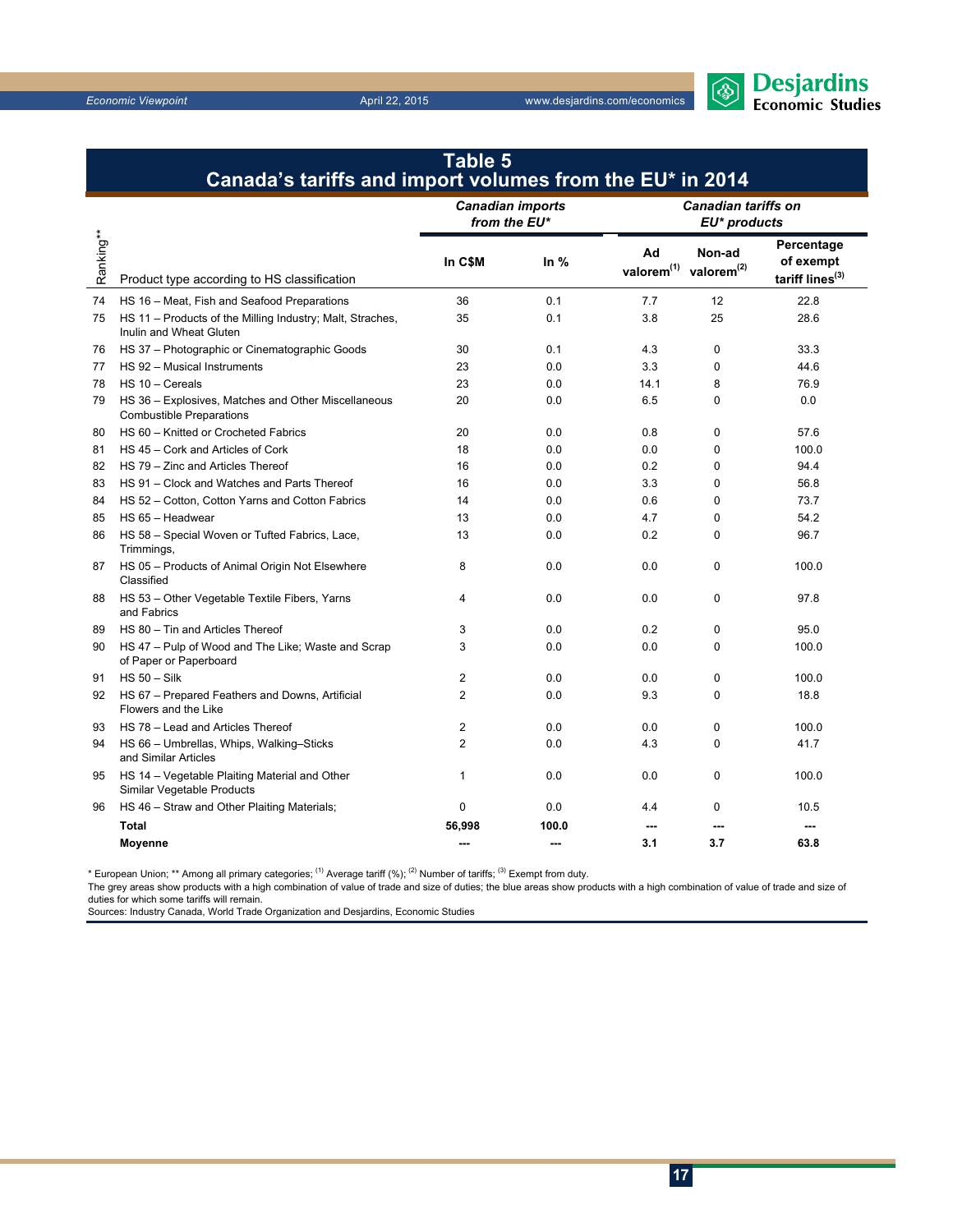

## **Table 6 – Volume of Canadian exports to the EU\* for products that will get the most out of eliminating tariffs\*\* in 2014**

|                                                             | <b>Top three provinces</b><br>or territories | In C\$M | Proportion as a %<br>of the total*** |
|-------------------------------------------------------------|----------------------------------------------|---------|--------------------------------------|
| Product type according to HS classification                 |                                              |         |                                      |
| HS 71 - Pearls, Precious Stones or Metals, Coins            | Ont.                                         | 9,490   | 84.8                                 |
| and Jewellery                                               | N.W.T.                                       | 1,537   | 13.7                                 |
|                                                             | Que.                                         | 126     | 1.1                                  |
| HS 27 - Mineral Fuels, Mineral Oils, Bituminous Substances  | N.L.                                         | 2,793   | 74.3                                 |
| and Mineral Waxes                                           | B.C.                                         | 422     | 11.2                                 |
|                                                             | Ont.                                         | 243     | 6.5                                  |
| HS 84 - Nuclear Reactors, Boilers, Machinery and Mechanical | Ont.                                         | 1,559   | 46.7                                 |
| Appliances                                                  | Que.                                         | 1,176   | 35.2                                 |
|                                                             | Alta.                                        | 218     | 6.5                                  |
| HS 88 - Aircrafts and Spacecrafts                           | Que.                                         | 2,090   | 85.4                                 |
|                                                             | Ont.                                         | 245     | 10.0                                 |
|                                                             | B.C.                                         | 39      | 1.6                                  |
| HS 10 - Cereals                                             | Sask.                                        | 810     | 61.6                                 |
|                                                             | Que.                                         | 173     | 13.2                                 |
|                                                             | Alta.                                        | 168     | 12.8                                 |
| HS 85 - Electrical or Electronic Machinery and Equipment    | Ont.                                         | 613     | 47.6                                 |
|                                                             | Que.                                         | 447     | 34.7                                 |
|                                                             | B.C.                                         | 147     | 11.4                                 |
| HS 90 - Optical, Medical, Photographic, Scientific          | Ont.                                         | 519     | 45.4                                 |
| and Technical Instrumentation                               | Que.                                         | 403     | 35.2                                 |
|                                                             | B.C.                                         | 112     | 9.8                                  |
| HS 28 - Inorganic Chemicals and Compounds of Precious       | Ont.                                         | 569     | 78.9                                 |
| <b>Metals and Radioactive Elements</b>                      | Sask.                                        | 79      | 11.0                                 |
|                                                             | Que.                                         | 46      | 6.3                                  |
| HS 76 - Aluminum and Articles Thereof                       | Que.                                         | 534     | 90.0                                 |
|                                                             | Ont.                                         | 52      | 8.8                                  |
|                                                             | B.C.                                         | 3       | 0.5                                  |
| HS 87 - Motor Vehicles, Trailers, Bicycles, Motorcycles     | Que.                                         | 192     | 45.7                                 |
| and Other Similar Vehicles                                  | Ont.                                         | 169     | 40.3                                 |
|                                                             | Man.                                         | 17      | 4.0                                  |
| HS 03 - Fish, Crustaceans, Molluscs and Other Aquatic       | N.S.                                         | 192     | 45.7                                 |
| Invertebrates                                               | N.L.                                         | 169     | 40.3                                 |
|                                                             | N.B.                                         | 17      | 4.0                                  |
| HS 39 - Plastics and Articles Thereof                       | Ont.                                         | 261     | 77.4                                 |
|                                                             | Que.                                         | 49      | 14.6                                 |
|                                                             | Alta.                                        | 12      | 3.6                                  |
| HS 07 - Edible Vegetables and Certain Roots and Tubers      | Sask.                                        | 160     | 50.5                                 |
|                                                             | Ont.                                         | 107     | 33.8                                 |
|                                                             | Que.                                         | 18      | 5.6                                  |
| HS 29 - Organic Chemicals (Including Vitamins, Alkaloids    | Ont.                                         | 73      | 37.8                                 |
| and Antibiotics)                                            | Que.                                         | 58      | 30.0                                 |
|                                                             | Alta.                                        | 28      | 14.7                                 |

\* European Union; \*\* According to the leading three provinces or territories for each product; \*\*\* Total Canadian exports for that category. Sources: Industry Canada and Desjardins, Economic Studies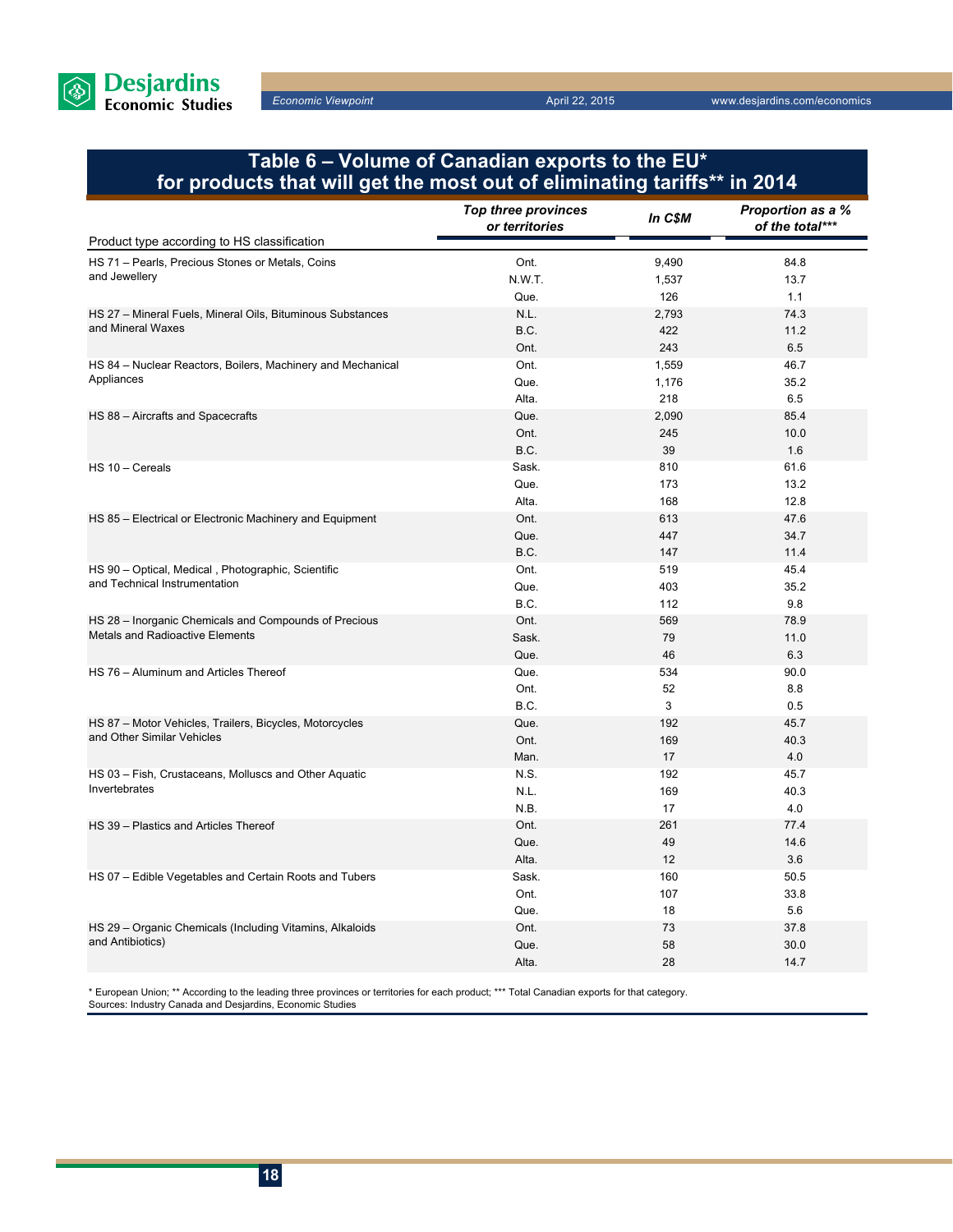

## **Table 7 – Volume of Canadian imports from the EU\* for products that will get the most out of eliminating tariffs\*\* in 2014**

|                                                                   | <b>Top three provinces</b><br>or territories | In C\$M | Proportion as a %<br>of the total*** |
|-------------------------------------------------------------------|----------------------------------------------|---------|--------------------------------------|
| Product type according to HS classification                       |                                              |         |                                      |
| HS 84 - Nuclear Reactors, Boilers, Machinery and Mechanical       | Ont.                                         | 4,806   | 42.5                                 |
| Appliances                                                        | Que.                                         | 3,209   | 28.4                                 |
|                                                                   | B.C.                                         | 984     | 8.7                                  |
| HS 87 - Motor Vehicles, Trailers, Bicycles, Motorcycles           | N.S.                                         | 3,064   | 44.6                                 |
| and Other Similar Vehicles                                        | Ont.                                         | 2,787   | 40.5                                 |
|                                                                   | Que.                                         | 515     | 7.5                                  |
| HS 27 - Mineral Fuels, Mineral Oils, Bituminous Substances        | Que.                                         | 3,229   | 77.8                                 |
| and Mineral Waxes                                                 | N.B.                                         | 545     | 13.1                                 |
|                                                                   | Ont.                                         | 235     | 5.7                                  |
| HS 85 - Electrical or Electronic Machinery and Equipment          | Ont.                                         | 1,637   | 42.2                                 |
|                                                                   | Que.                                         | 1,300   | 33.6                                 |
|                                                                   | B.C.                                         | 341     | 8.8                                  |
| HS 90 - Optical, Medical, Photographic, Scientific and Technical  | Ont.                                         | 1,580   | 57.4                                 |
| Instrumentation                                                   | Que.                                         | 660     | 24.0                                 |
|                                                                   | Alta.                                        | 253     | 9.2                                  |
| HS 71 - Pearls, Precious Stones or Metals, Coins                  | Ont.                                         | 1,399   | 87.5                                 |
| and Jewellery                                                     | Que.                                         | 159     | 10.0                                 |
|                                                                   | B.C.                                         | 27      | 1.7                                  |
| HS 88 - Aircrafts and Spacecrafts                                 | Que.                                         | 910     | 60.5                                 |
|                                                                   | Ont.                                         | 337     | 22.4                                 |
|                                                                   | Alta.                                        | 101     | 6.7                                  |
| HS 73 - Articles of Iron or Steel                                 | Ont.                                         | 374     | 29.9                                 |
|                                                                   | Que.                                         | 237     | 19.0                                 |
|                                                                   | Alta.                                        | 211     | 16.9                                 |
| HS 39 - Plastics and Articles Thereof                             | Ont.                                         | 486     | 51.3                                 |
|                                                                   | Que.                                         | 285     | 30.1                                 |
|                                                                   | Alta.                                        | 67      | 7.1                                  |
| HS 38 - Miscellaneous Chemical Products                           | Ont.                                         | 353     | 42.8                                 |
|                                                                   | Que.                                         | 272     | 33.0                                 |
|                                                                   | Alta.                                        | 78      | 9.4                                  |
| HS 94 - Furniture, and Stuffed Furnishings; Lamps and Illuminated | Que.                                         | 338     | 43.2                                 |
| Signs; Prefabricated Buildings                                    | Ont.                                         | 256     | 32.8                                 |
|                                                                   | B.C.                                         | 126     | 16.1                                 |
| HS 40 - Rubber and Articles Thereof                               | Ont.                                         | 301     | 41.9                                 |
|                                                                   | Que.                                         | 286     | 39.9                                 |
|                                                                   | N.S.                                         | 35      | 4.9                                  |
| HS 33 - Essential Oils and Resinoids, Perfumes, Cosmetics and     | Ont.                                         | 408     | 59.9                                 |
| <b>Toilet Preparations</b>                                        | Que.                                         | 236     | 34.6                                 |
|                                                                   | B.C.                                         | 30      | 4.4                                  |
| HS 64 - Footwear                                                  | Ont.                                         | 162     | 46.9                                 |
|                                                                   | Que.                                         | 151     | 43.7                                 |
|                                                                   | B.C.                                         | 26      | 7.5                                  |
| HS 19 - Preparations of Cereals, Flour, Starch or Milk            | Ont.                                         | 159     | 46.0                                 |
| (Including Bread and Pastry)                                      | Que.                                         | 146     | 42.2                                 |
|                                                                   | B.C.                                         | 22      | 6.5                                  |
| HS 62 - Woven Clothing and Articles of Apparel                    | Ont.                                         | 207     | 65.8                                 |
|                                                                   | Que.                                         | 76      | 24.0                                 |
|                                                                   | B.C.                                         | 24      | 7.7                                  |
| HS 42 - Articles of Leather; Saddlery and Harness, Travel         | Ont.                                         | 144     | 68.9                                 |
| Goods, Handbags and Similar Containers                            | Que.                                         | 34      | 16.1                                 |
|                                                                   | B.C.                                         | 24      | 11.4                                 |